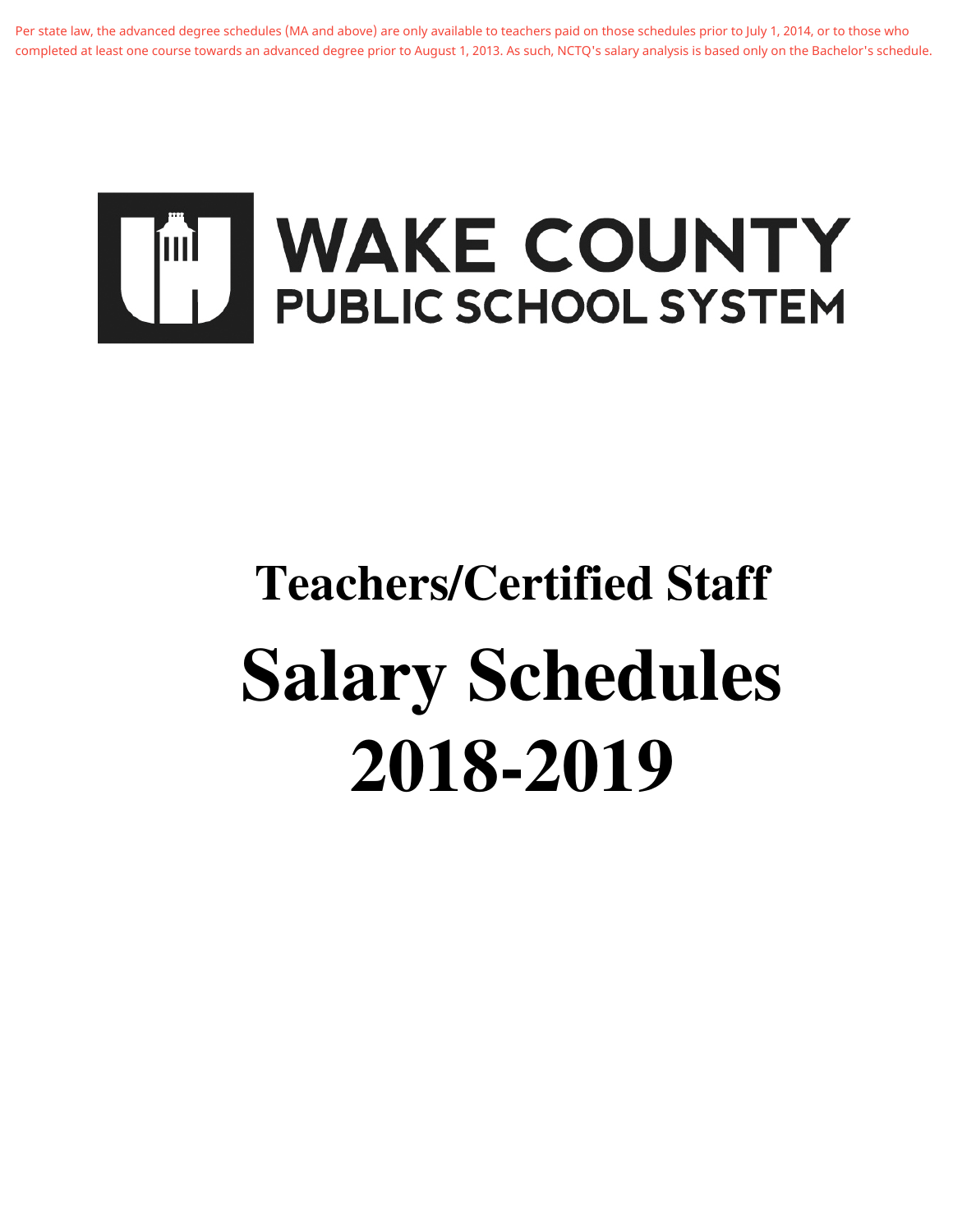

# **2018-2019 Salary Schedules Table of Contents**

**Page(s)**

| <b>Classroom Teachers</b>                                                       | <u>. ugolo</u> |
|---------------------------------------------------------------------------------|----------------|
| Bachelor's Degree ("A" License), Not National Board Certified                   |                |
| Bachelor's Degree ("A" License), AND National Board Certified                   | $\overline{c}$ |
| Master's Degree ("M" License), Not National Board Certified                     | 3              |
| Master's Degree ("M" License), AND National Board Certified                     | 4              |
| <b>Special Education Classroom Teachers</b>                                     |                |
| Bachelor's Degree ("A" License), Not National Board Certified                   | 5              |
| Bachelor's Degree ("A" License), AND National Board Certified                   | 6              |
| Master's Degree ("M" License), Not National Board Certified                     | 7              |
| Master's Degree ("M" License), AND National Board Certified                     | 8              |
| <b>Certified Instructional Support Staff</b>                                    |                |
| Guidance Counselors/Social Workers, Bachelor's Degree Certification             | 9              |
| Guidance Counselors/Social Workers, Master's Degree Certification               | 10             |
| Guidance Counselors, Master's Degree Certification AND National Board Certified | 11             |
| Psychologists                                                                   | 12             |
| Speech Language Pathologists/ Audiologists                                      | 13             |
| Occupational Therapists and Physical Therapists                                 | 14             |
| <b>Daily Rates for Certified Staff</b>                                          |                |
| <b>Classroom Teachers</b>                                                       | 15             |
| <b>Special Education Classroom Teachers</b>                                     | 16             |
| <b>Certified Instructional Support Staff</b>                                    | 17             |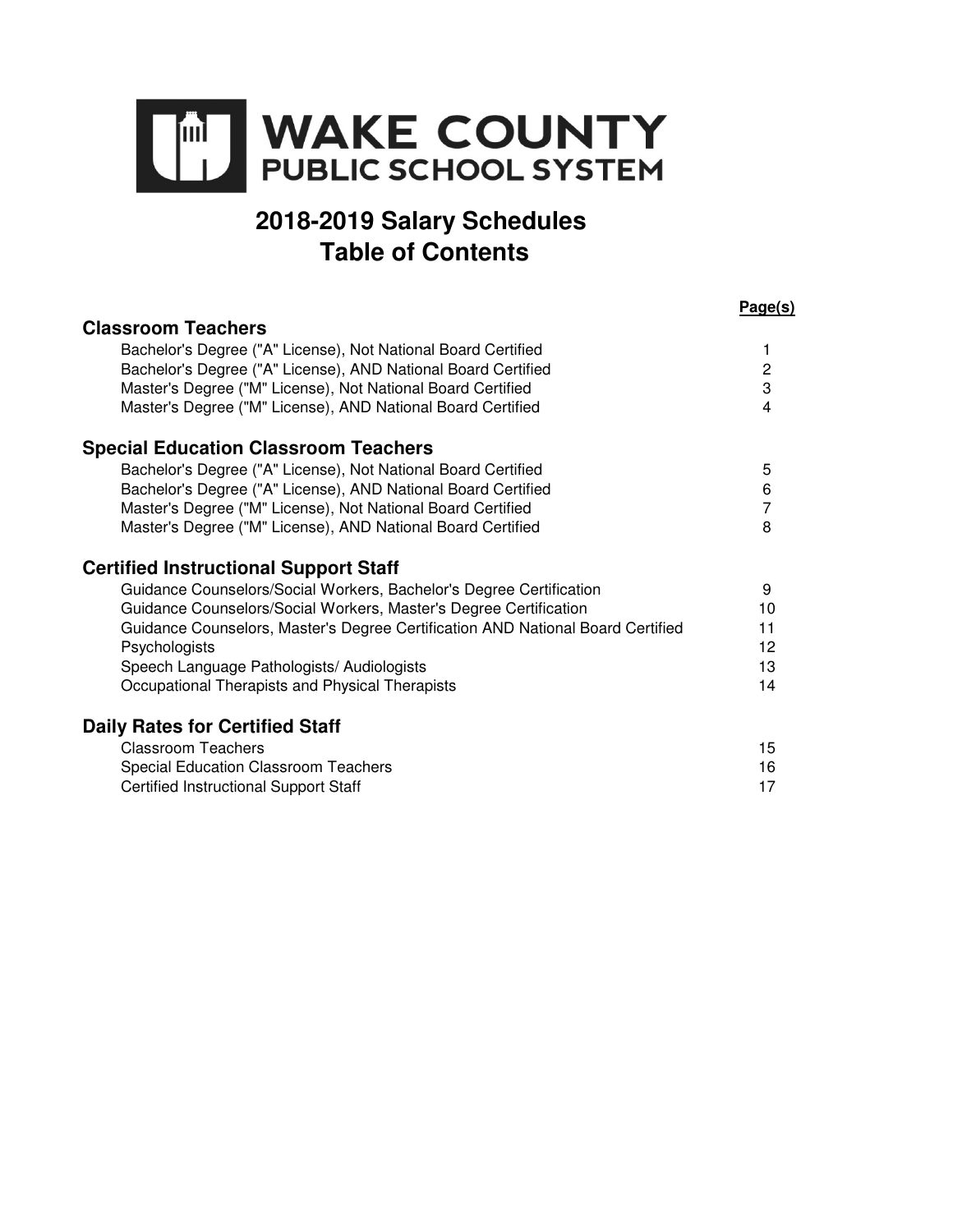#### **Bachelor's Degree ("A" License), Not National Board Certified**

|                  |              | <b>Traditional Calendar Schools</b> |               |              | <b>Year-Round Schools</b> |               |               |  |
|------------------|--------------|-------------------------------------|---------------|--------------|---------------------------|---------------|---------------|--|
| Years on         | <b>State</b> | Local                               | Total         | <b>State</b> | Local                     | Total         | 10 Month      |  |
| License          | <b>Base</b>  | Supplement                          | <b>Salary</b> | <b>Base</b>  | Supplement                | <b>Salary</b> | <b>Salary</b> |  |
| $\boldsymbol{0}$ | 3,500.00     | 621.25                              | 4,121.25      | 2,916.67     | 517.71                    | 3,434.38      | 41,212.50     |  |
| $\mathbf{1}$     | 3,600.00     | 621.75                              | 4,221.75      | 3,000.00     | 518.13                    | 3,518.13      | 42,217.50     |  |
| $\overline{2}$   | 3,700.00     | 639.50                              | 4,339.50      | 3,083.33     | 532.92                    | 3,616.25      | 43,395.00     |  |
| 3                | 3,800.00     | 645.18                              | 4,445.18      | 3,166.67     | 537.65                    | 3,704.32      | 44,451.80     |  |
| $\overline{4}$   | 3,900.00     | 672.25                              | 4,572.25      | 3,250.00     | 560.21                    | 3,810.21      | 45,722.50     |  |
| 5                | 4,000.00     | 672.75                              | 4,672.75      | 3,333.33     | 560.63                    | 3,893.96      | 46,727.50     |  |
| 6                | 4,100.00     | 690.75                              | 4,790.75      | 3,416.67     | 575.63                    | 3,992.30      | 47,907.50     |  |
| 7                | 4,200.00     | 691.25                              | 4,891.25      | 3,500.00     | 576.04                    | 4,076.04      | 48,912.50     |  |
| $8\,$            | 4,300.00     | 709.25                              | 5,009.25      | 3,583.33     | 591.04                    | 4,174.37      | 50,092.50     |  |
| 9                | 4,400.00     | 719.58                              | 5,119.58      | 3,666.67     | 599.65                    | 4,266.32      | 51,195.80     |  |
| 10               | 4,500.00     | 742.26                              | 5,242.26      | 3,750.00     | 618.55                    | 4,368.55      | 52,422.60     |  |
| 11               | 4,600.00     | 742.76                              | 5,342.76      | 3,833.33     | 618.97                    | 4,452.30      | 53,427.60     |  |
| 12               | 4,700.00     | 769.89                              | 5,469.89      | 3,916.67     | 641.58                    | 4,558.25      | 54,698.90     |  |
| 13               | 4,800.00     | 770.39                              | 5,570.39      | 4,000.00     | 641.99                    | 4,641.99      | 55,703.90     |  |
| 14               | 4,900.00     | 819.29                              | 5,719.29      | 4,083.33     | 682.74                    | 4,766.07      | 57,192.90     |  |
| 15               | 5,000.00     | 819.79                              | 5,819.79      | 4,166.67     | 683.16                    | 4,849.83      | 58,197.90     |  |
| 16               | 5,000.00     | 856.29                              | 5,856.29      | 4,166.67     | 713.58                    | 4,880.25      | 58,562.90     |  |
| 17               | 5,000.00     | 869.98                              | 5,869.98      | 4,166.67     | 724.98                    | 4,891.65      | 58,699.80     |  |
| 18               | 5,000.00     | 888.23                              | 5,888.23      | 4,166.67     | 740.19                    | 4,906.86      | 58,882.30     |  |
| 19               | 5,000.00     | 911.88                              | 5,911.88      | 4,166.67     | 759.90                    | 4,926.57      | 59,118.80     |  |
| 20               | 5,000.00     | 930.63                              | 5,930.63      | 4,166.67     | 775.53                    | 4,942.20      | 59,306.30     |  |
| 21               | 5,000.00     | 930.63                              | 5,930.63      | 4,166.67     | 775.53                    | 4,942.20      | 59,306.30     |  |
| 22               | 5,000.00     | 949.38                              | 5,949.38      | 4,166.67     | 791.15                    | 4,957.82      | 59,493.80     |  |
| 23               | 5,000.00     | 949.38                              | 5,949.38      | 4,166.67     | 791.15                    | 4,957.82      | 59,493.80     |  |
| 24               | 5,000.00     | 1,000.00                            | 6,000.00      | 4,166.67     | 833.33                    | 5,000.00      | 60,000.00     |  |
| 25               | 5,200.00     | 1,001.00                            | 6,201.00      | 4,333.33     | 834.17                    | 5,167.50      | 62,010.00     |  |
| 26               | 5,200.00     | 1,052.00                            | 6,252.00      | 4,333.33     | 876.67                    | 5,210.00      | 62,520.00     |  |
| 27               | 5,200.00     | 1,052.00                            | 6,252.00      | 4,333.33     | 876.67                    | 5,210.00      | 62,520.00     |  |
| 28               | 5,200.00     | 1,052.00                            | 6,252.00      | 4,333.33     | 876.67                    | 5,210.00      | 62,520.00     |  |
| 29               | 5,200.00     | 1,167.43                            | 6,367.43      | 4,333.33     | 972.86                    | 5,306.19      | 63,674.30     |  |
| 30               | 5,200.00     | 1,167.43                            | 6,367.43      | 4,333.33     | 972.86                    | 5,306.19      | 63,674.30     |  |
| $31+$            | 5,200.00     | 1,218.73                            | 6,418.73      | 4,333.33     | 1,015.61                  | 5,348.94      | 64,187.30     |  |

Positions paid on this salary schedule:

Career Academy Career Development Coordinator Media Special<br>Career Dev. Coordinator (if guidance cert. not held) MTSS Coach Career Dev. Coordinator (if guidance cert. not held)<br>Case Manager

Coordinator - Curriculum Enhancement<br>
Instructional Coach<br>
Teacher Trainer

**Instructional Coach** 

Athletic Director **Intervention Coordinator (if guidance certification not held)**<br>Athletic Trainer **Intervention Coordinator Central Services** - paid 1 supplement rate h Lead Teacher (Central Services - paid 1 supplement rate higher)<br>Literacy Coach Behavior Specialist<br>Career Academy Career Development Coordinator **Career Academy Career Development Coordinator** Case Manager Other Professional Classroom Teacher (excluding VIF) <br>
Coordinating Teacher (excluding VIF) Performance Assessment Specialist<br>
Ready to Learn Facilitator Ready to Learn Facilitator Coordinator<br>
Coordinator - Curriculum Enhancement<br>
Coordinator - Curriculum Enhancement<br>
Coordinator - Special Populations Coordinator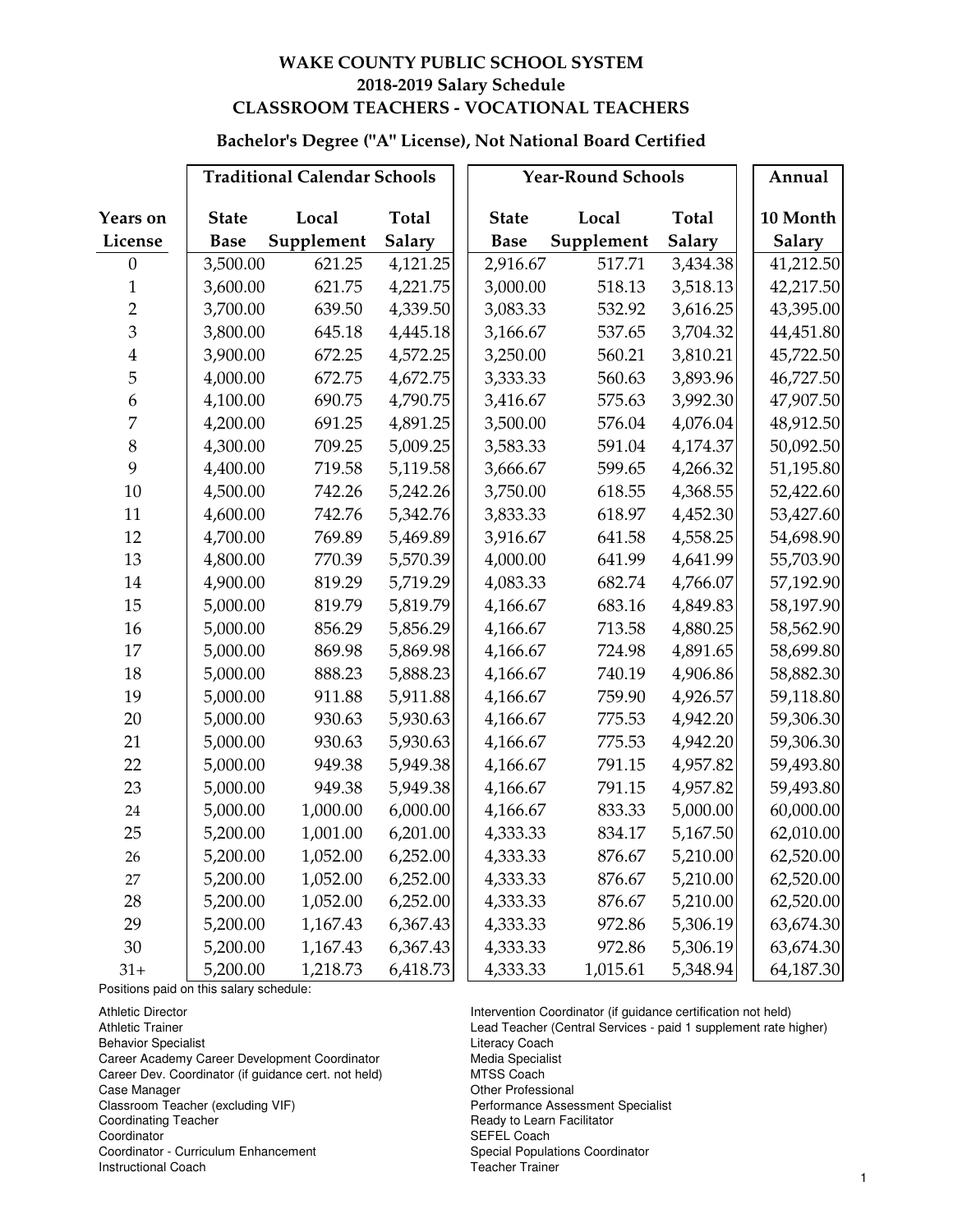# **Bachelor's Degree ("A" License) AND NATIONAL BOARD CERTIFICATION**

|                 |              | <b>Traditional Calendar Schools</b> |               |              | <b>Year-Round Schools</b> |               | Annual        |
|-----------------|--------------|-------------------------------------|---------------|--------------|---------------------------|---------------|---------------|
|                 |              |                                     |               |              |                           |               |               |
| <b>Years on</b> | <b>State</b> | Local                               | <b>Total</b>  | <b>State</b> | Local                     | <b>Total</b>  | 10 Month      |
| License         | <b>Base</b>  | Supplement                          | <b>Salary</b> | <b>Base</b>  | Supplement                | <b>Salary</b> | <b>Salary</b> |
| $\overline{0}$  |              |                                     |               |              |                           |               |               |
| 1               |              |                                     |               |              |                           |               |               |
| $\overline{2}$  |              |                                     |               |              |                           |               |               |
| $\overline{3}$  | 4,256.00     | 732.83                              | 4,988.83      | 3,546.67     | 610.69                    | 4,157.36      | 49,888.30     |
| $\overline{4}$  | 4,368.00     | 752.99                              | 5,120.99      | 3,640.00     | 627.49                    | 4,267.49      | 51,209.90     |
| 5               | 4,480.00     | 753.55                              | 5,233.55      | 3,733.33     | 627.96                    | 4,361.29      | 52,335.50     |
| 6               | 4,592.00     | 773.71                              | 5,365.71      | 3,826.67     | 644.76                    | 4,471.43      | 53,657.10     |
| 7               | 4,704.00     | 774.27                              | 5,478.27      | 3,920.00     | 645.23                    | 4,565.23      | 54,782.70     |
| $8\,$           | 4,816.00     | 794.43                              | 5,610.43      | 4,013.33     | 662.03                    | 4,675.36      | 56,104.30     |
| 9               | 4,928.00     | 806.00                              | 5,734.00      | 4,106.67     | 671.67                    | 4,778.34      | 57,340.00     |
| 10              | 5,040.00     | 831.41                              | 5,871.41      | 4,200.00     | 692.84                    | 4,892.84      | 58,714.10     |
| 11              | 5,152.00     | 831.97                              | 5,983.97      | 4,293.33     | 693.31                    | 4,986.64      | 59,839.70     |
| 12              | 5,264.00     | 862.35                              | 6,126.35      | 4,386.67     | 718.63                    | 5,105.30      | 61,263.50     |
| 13              | 5,376.00     | 862.91                              | 6,238.91      | 4,480.00     | 719.09                    | 5,199.09      | 62,389.10     |
| 14              | 5,488.00     | 917.68                              | 6,405.68      | 4,573.33     | 764.73                    | 5,338.06      | 64,056.80     |
| 15              | 5,600.00     | 918.24                              | 6,518.24      | 4,666.67     | 765.20                    | 5,431.87      | 65,182.40     |
| 16              | 5,600.00     | 959.12                              | 6,559.12      | 4,666.67     | 799.27                    | 5,465.94      | 65,591.20     |
| 17              | 5,600.00     | 974.45                              | 6,574.45      | 4,666.67     | 812.04                    | 5,478.71      | 65,744.50     |
| 18              | 5,600.00     | 994.89                              | 6,594.89      | 4,666.67     | 829.08                    | 5,495.75      | 65,948.90     |
| 19              | 5,600.00     | 1,021.38                            | 6,621.38      | 4,666.67     | 851.15                    | 5,517.82      | 66,213.80     |
| 20              | 5,600.00     | 1,042.38                            | 6,642.38      | 4,666.67     | 868.65                    | 5,535.32      | 66,423.80     |
| 21              | 5,600.00     | 1,042.38                            | 6,642.38      | 4,666.67     | 868.65                    | 5,535.32      | 66,423.80     |
| 22              | 5,600.00     | 1,063.38                            | 6,663.38      | 4,666.67     | 886.15                    | 5,552.82      | 66,633.80     |
| 23              | 5,600.00     | 1,063.38                            | 6,663.38      | 4,666.67     | 886.15                    | 5,552.82      | 66,633.80     |
| 24              | 5,600.00     | 1,120.00                            | 6,720.00      | 4,666.67     | 933.33                    | 5,600.00      | 67,200.00     |
| 25              | 5,824.00     | 1,121.12                            | 6,945.12      | 4,853.33     | 934.27                    | 5,787.60      | 69,451.20     |
| 26              | 5,824.00     | 1,178.32                            | 7,002.32      | 4,853.33     | 981.93                    | 5,835.26      | 70,023.20     |
| 27              | 5,824.00     | 1,178.32                            | 7,002.32      | 4,853.33     | 981.93                    | 5,835.26      | 70,023.20     |
| 28              | 5,824.00     | 1,178.32                            | 7,002.32      | 4,853.33     | 981.93                    | 5,835.26      | 70,023.20     |
| 29              | 5,824.00     | 1,307.61                            | 7,131.61      | 4,853.33     | 1,089.68                  | 5,943.01      | 71,316.10     |
| 30              | 5,824.00     | 1,307.61                            | 7,131.61      | 4,853.33     | 1,089.68                  | 5,943.01      | 71,316.10     |
| $31+$           | 5,824.00     | 1,365.07                            | 7,189.07      | 4,853.33     | 1,137.56                  | 5,990.89      | 71,890.70     |

Positions paid on this salary schedule:

Career Development Coordinator (if guidance certification not held) Classroom Teacher (excluding VIF and ROTC) Instructional Coach (Title I schools only) Literacy Coach (Title I schools only) 2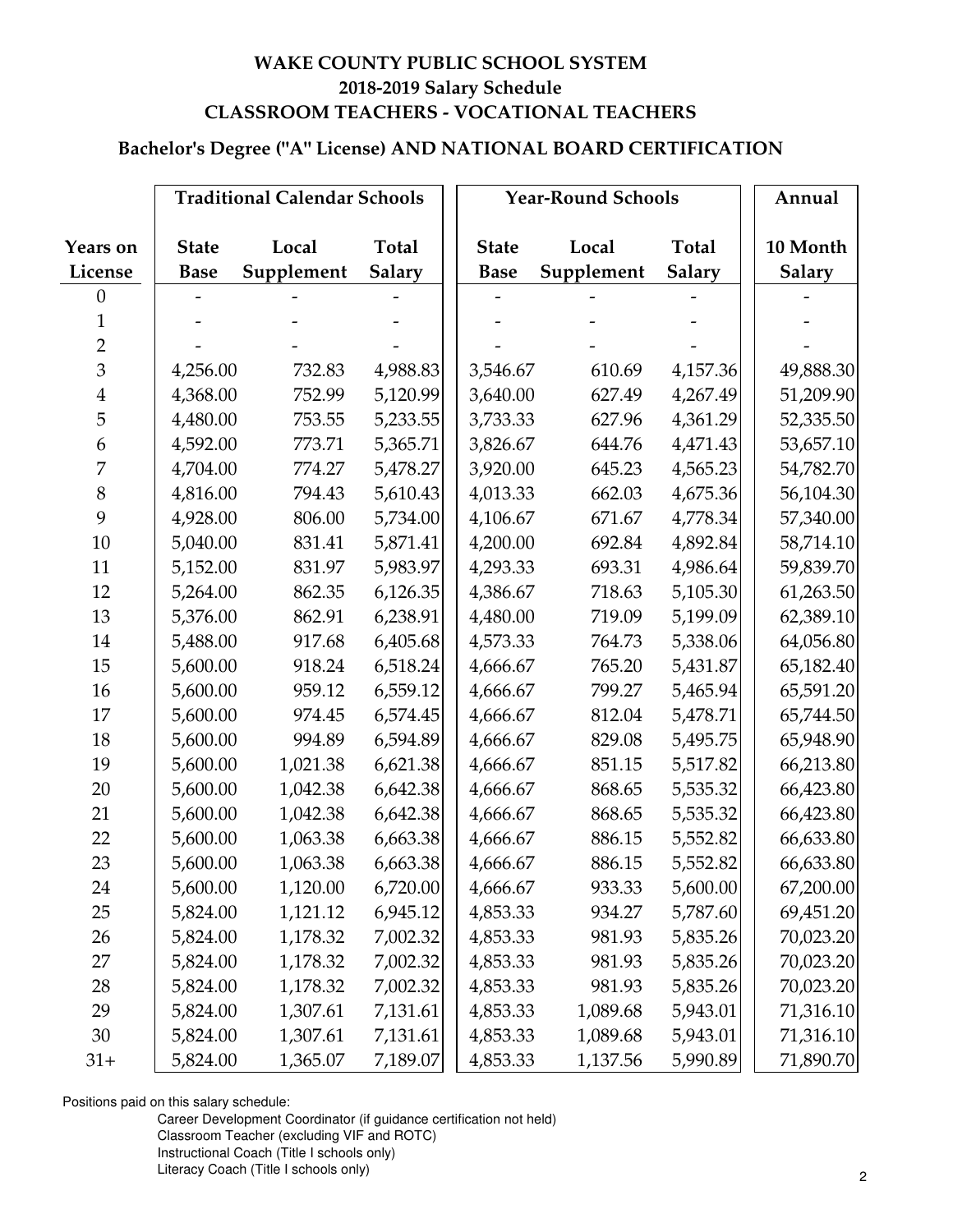#### **Master's Degree ("M" License), Not National Board Certified**

|                  |              | <b>Traditional Calendar Schools</b> |              |              | <b>Year-Round Schools</b> |              | Annual    |
|------------------|--------------|-------------------------------------|--------------|--------------|---------------------------|--------------|-----------|
| Years on         | <b>State</b> | Local                               | <b>Total</b> | <b>State</b> | Local                     | <b>Total</b> | 10 Month  |
| License          | <b>Base</b>  | Supplement                          | Salary       | <b>Base</b>  | Supplement                | Salary       | Salary    |
| $\boldsymbol{0}$ | 3,850.00     | 702.63                              | 4,552.63     | 3,208.33     | 585.53                    | 3,793.86     | 45,526.30 |
| $\mathbf{1}$     | 3,960.00     | 703.18                              | 4,663.18     | 3,300.00     | 585.98                    | 3,885.98     | 46,631.80 |
| $\overline{2}$   | 4,070.00     | 723.25                              | 4,793.25     | 3,391.67     | 602.71                    | 3,994.38     | 47,932.50 |
| 3                | 4,180.00     | 729.66                              | 4,909.66     | 3,483.33     | 608.05                    | 4,091.38     | 49,096.60 |
| $\overline{4}$   | 4,290.00     | 759.99                              | 5,049.99     | 3,575.00     | 633.33                    | 4,208.33     | 50,499.90 |
| 5                | 4,400.00     | 760.54                              | 5,160.54     | 3,666.67     | 633.78                    | 4,300.45     | 51,605.40 |
| 6                | 4,510.00     | 780.89                              | 5,290.89     | 3,758.33     | 650.74                    | 4,409.07     | 52,908.90 |
| $\overline{7}$   | 4,620.00     | 781.44                              | 5,401.44     | 3,850.00     | 651.20                    | 4,501.20     | 54,014.40 |
| 8                | 4,730.00     | 801.79                              | 5,531.79     | 3,941.67     | 668.16                    | 4,609.83     | 55,317.90 |
| 9                | 4,840.00     | 813.15                              | 5,653.15     | 4,033.33     | 677.63                    | 4,710.96     | 56,531.50 |
| 10               | 4,950.00     | 838.88                              | 5,788.88     | 4,125.00     | 699.07                    | 4,824.07     | 57,888.80 |
| 11               | 5,060.00     | 839.43                              | 5,899.43     | 4,216.67     | 699.53                    | 4,916.20     | 58,994.30 |
| 12               | 5,170.00     | 870.10                              | 6,040.10     | 4,308.33     | 725.08                    | 5,033.41     | 60,401.00 |
| 13               | 5,280.00     | 870.65                              | 6,150.65     | 4,400.00     | 725.54                    | 5,125.54     | 61,506.50 |
| 14               | 5,390.00     | 925.26                              | 6,315.26     | 4,491.67     | 771.05                    | 5,262.72     | 63,152.60 |
| 15               | 5,500.00     | 925.81                              | 6,425.81     | 4,583.33     | 771.51                    | 5,354.84     | 64,258.10 |
| 16               | 5,500.00     | 967.06                              | 6,467.06     | 4,583.33     | 805.88                    | 5,389.21     | 64,670.60 |
| 17               | 5,500.00     | 982.44                              | 6,482.44     | 4,583.33     | 818.70                    | 5,402.03     | 64,824.40 |
| 18               | 5,500.00     | 1,003.06                            | 6,503.06     | 4,583.33     | 835.88                    | 5,419.21     | 65,030.60 |
| 19               | 5,500.00     | 1,029.08                            | 6,529.08     | 4,583.33     | 857.57                    | 5,440.90     | 65,290.80 |
| 20               | 5,500.00     | 1,050.25                            | 6,550.25     | 4,583.33     | 875.21                    | 5,458.54     | 65,502.50 |
| 21               | 5,500.00     | 1,050.25                            | 6,550.25     | 4,583.33     | 875.21                    | 5,458.54     | 65,502.50 |
| 22               | 5,500.00     | 1,071.43                            | 6,571.43     | 4,583.33     | 892.86                    | 5,476.19     | 65,714.30 |
| 23               | 5,500.00     | 1,071.43                            | 6,571.43     | 4,583.33     | 892.86                    | 5,476.19     | 65,714.30 |
| 24               | 5,500.00     | 1,127.50                            | 6,627.50     | 4,583.33     | 939.58                    | 5,522.91     | 66,275.00 |
| 25               | 5,720.00     | 1,128.60                            | 6,848.60     | 4,766.67     | 940.50                    | 5,707.17     | 68,486.00 |
| 26               | 5,720.00     | 1,185.42                            | 6,905.42     | 4,766.67     | 987.85                    | 5,754.52     | 69,054.20 |
| 27               | 5,720.00     | 1,185.42                            | 6,905.42     | 4,766.67     | 987.85                    | 5,754.52     | 69,054.20 |
| 28               | 5,720.00     | 1,185.42                            | 6,905.42     | 4,766.67     | 987.85                    | 5,754.52     | 69,054.20 |
| 29               | 5,720.00     | 1,312.38                            | 7,032.38     | 4,766.67     | 1,093.65                  | 5,860.32     | 70,323.80 |
| 30               | 5,720.00     | 1,312.38                            | 7,032.38     | 4,766.67     | 1,093.65                  | 5,860.32     | 70,323.80 |
| $31+$            | 5,720.00     | 1,368.81                            | 7,088.81     | 4,766.67     | 1,140.68                  | 5,907.35     | 70,888.10 |

Positions paid on this salary schedule:

Athletic Director **Athletic Director Literacy Coach** Athletic Trainer Media Specialist Behavior Specialist MTSS Coach<br>
Behavior Support Coach<br>
Murses-Certified Behavior Support Coach **Nurses-Certified**<br>Career Academy Career Development Coord. Other Professional Career Academy Career Development Coord. Cher Professional<br>Career Dev. Coordinator (w/o guidance cert.) Performance Assessment Specialist Career Dev. Coordinator (w/o guidance cert.) Case Manager **Ready to Learn Facilitator** Ready to Learn Facilitator Classroom Teacher (excluding VIF) SEFEL Coach Coordinating Teacher SEFEL Lead/Coordinator<br>
Coordinator Special Populations Coordinator Coordinator<br>
Coordinator - Curriculum Enhancement<br>
Special Populations Instructional<br>
Special Populations Instructional ESL Coach-PreK Teacher on Loan<br>
Instructional Coach Teacher ROTC (F Instructional Facilitator<br>
Intervention Coordinator (w/o guidance cert.) Lead Teacher (Central

Special Populations Instructional Support Teacher ROTC (Paid higher of Total Salary above or Min. -Instructional Management Coordinator Teacher Trainer -Instructor Pay/MIP) Lead Teacher (Central Services - paid 1 supplement rate higher)

ADD: \$126 Per month for an earned advanced certification; \$253 per month for doctorate certification.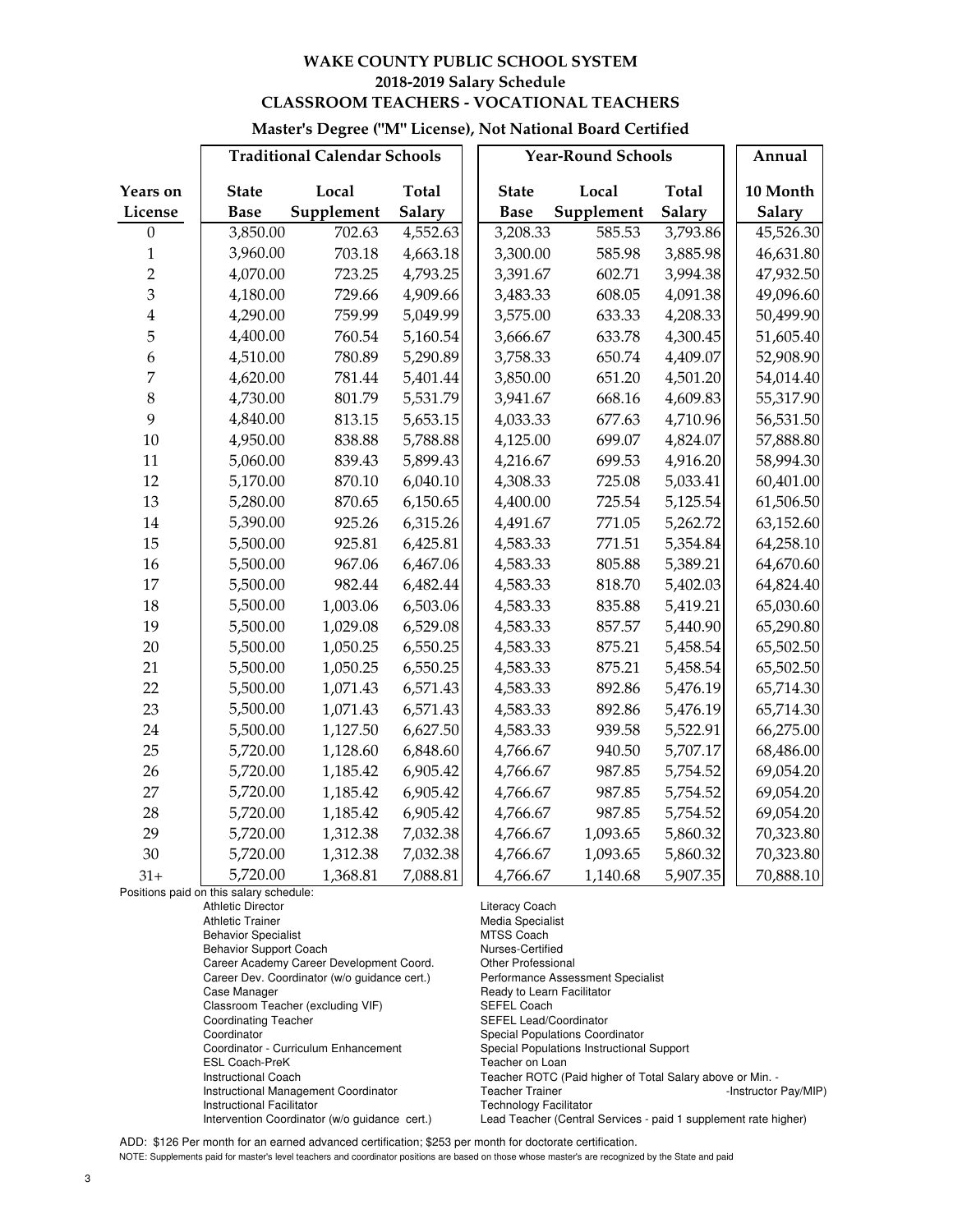#### **Master's Degree ("M" License), AND NATIONAL BOARD CERTIFICATION**

|                         |              | <b>Traditional Calendar Schools</b> |               |              | <b>Year-Round Schools</b> |               | Annual        |
|-------------------------|--------------|-------------------------------------|---------------|--------------|---------------------------|---------------|---------------|
| <b>Years on</b>         | <b>State</b> | Local                               | <b>Total</b>  | <b>State</b> | Local                     | Total         | 10 Month      |
| License                 | <b>Base</b>  | Supplement                          | <b>Salary</b> | <b>Base</b>  | Supplement                | <b>Salary</b> | <b>Salary</b> |
| $\boldsymbol{0}$        |              |                                     |               |              |                           |               |               |
| 1                       |              |                                     |               |              |                           |               |               |
| $\overline{2}$          |              |                                     |               |              |                           |               |               |
| 3                       | 4,636.00     | 820.40                              | 5,456.40      | 3,863.33     | 683.67                    | 4,547.00      | 54,564.00     |
| $\overline{\mathbf{4}}$ | 4,758.00     | 842.97                              | 5,600.97      | 3,965.00     | 702.48                    | 4,667.48      | 56,009.70     |
| 5                       | 4,880.00     | 843.58                              | 5,723.58      | 4,066.67     | 702.98                    | 4,769.65      | 57,235.80     |
| 6                       | 5,002.00     | 866.15                              | 5,868.15      | 4,168.33     | 721.79                    | 4,890.12      | 58,681.50     |
| 7                       | 5,124.00     | 866.76                              | 5,990.76      | 4,270.00     | 722.30                    | 4,992.30      | 59,907.60     |
| 8                       | 5,246.00     | 889.33                              | 6,135.33      | 4,371.67     | 741.11                    | 5,112.78      | 61,353.30     |
| 9                       | 5,368.00     | 901.93                              | 6,269.93      | 4,473.33     | 751.61                    | 5,224.94      | 62,699.30     |
| 10                      | 5,490.00     | 930.46                              | 6,420.46      | 4,575.00     | 775.38                    | 5,350.38      | 64,204.60     |
| 11                      | 5,612.00     | 931.07                              | 6,543.07      | 4,676.67     | 775.89                    | 5,452.56      | 65,430.70     |
| 12                      | 5,734.00     | 965.08                              | 6,699.08      | 4,778.33     | 804.23                    | 5,582.56      | 66,990.80     |
| 13                      | 5,856.00     | 965.69                              | 6,821.69      | 4,880.00     | 804.74                    | 5,684.74      | 68,216.90     |
| 14                      | 5,978.00     | 1,026.27                            | 7,004.27      | 4,981.67     | 855.23                    | 5,836.90      | 70,042.70     |
| 15                      | 6,100.00     | 1,026.88                            | 7,126.88      | 5,083.33     | 855.73                    | 5,939.06      | 71,268.80     |
| 16                      | 6,100.00     | 1,072.63                            | 7,172.63      | 5,083.33     | 893.86                    | 5,977.19      | 71,726.30     |
| 17                      | 6,100.00     | 1,089.69                            | 7,189.69      | 5,083.33     | 908.08                    | 5,991.41      | 71,896.90     |
| 18                      | 6,100.00     | 1,112.56                            | 7,212.56      | 5,083.33     | 927.13                    | 6,010.46      | 72,125.60     |
| 19                      | 6,100.00     | 1,141.42                            | 7,241.42      | 5,083.33     | 951.18                    | 6,034.51      | 72,414.20     |
| 20                      | 6,100.00     | 1,164.90                            | 7,264.90      | 5,083.33     | 970.75                    | 6,054.08      | 72,649.00     |
| 21                      | 6,100.00     | 1,164.90                            | 7,264.90      | 5,083.33     | 970.75                    | 6,054.08      | 72,649.00     |
| 22                      | 6,100.00     | 1,188.39                            | 7,288.39      | 5,083.33     | 990.33                    | 6,073.66      | 72,883.90     |
| 23                      | 6,100.00     | 1,188.39                            | 7,288.39      | 5,083.33     | 990.33                    | 6,073.66      | 72,883.90     |
| 24                      | 6,100.00     | 1,250.50                            | 7,350.50      | 5,083.33     | 1,042.08                  | 6,125.41      | 73,505.00     |
| 25                      | 6,344.00     | 1,251.72                            | 7,595.72      | 5,286.67     | 1,043.10                  | 6,329.77      | 75,957.20     |
| 26                      | 6,344.00     | 1,314.82                            | 7,658.82      | 5,286.67     | 1,095.68                  | 6,382.35      | 76,588.20     |
| 27                      | 6,344.00     | 1,314.82                            | 7,658.82      | 5,286.67     | 1,095.68                  | 6,382.35      | 76,588.20     |
| 28                      | 6,344.00     | 1,314.82                            | 7,658.82      | 5,286.67     | 1,095.68                  | 6,382.35      | 76,588.20     |
| 29                      | 6,344.00     | 1,455.64                            | 7,799.64      | 5,286.67     | 1,213.03                  | 6,499.70      | 77,996.40     |
| 30                      | 6,344.00     | 1,455.64                            | 7,799.64      | 5,286.67     | 1,213.03                  | 6,499.70      | 77,996.40     |
| $31+$                   | 6,344.00     | 1,518.23                            | 7,862.23      | 5,286.67     | 1,265.19                  | 6,551.86      | 78,622.30     |

Positions paid on this salary schedule:

Career Academy Career Development Coordinator Career Development Coordinator (if guidance certification not held) Classroom Teacher (excluding VIF and ROTC) Instructional Coach (Title I Schools only) Literacy Coach (Title I schools only)

Media Specialist

MTSS Coach (Title I schools only)

ADD: \$126 Per month for an earned advanced certification; \$253 per month for doctorate certification. <sup>4</sup>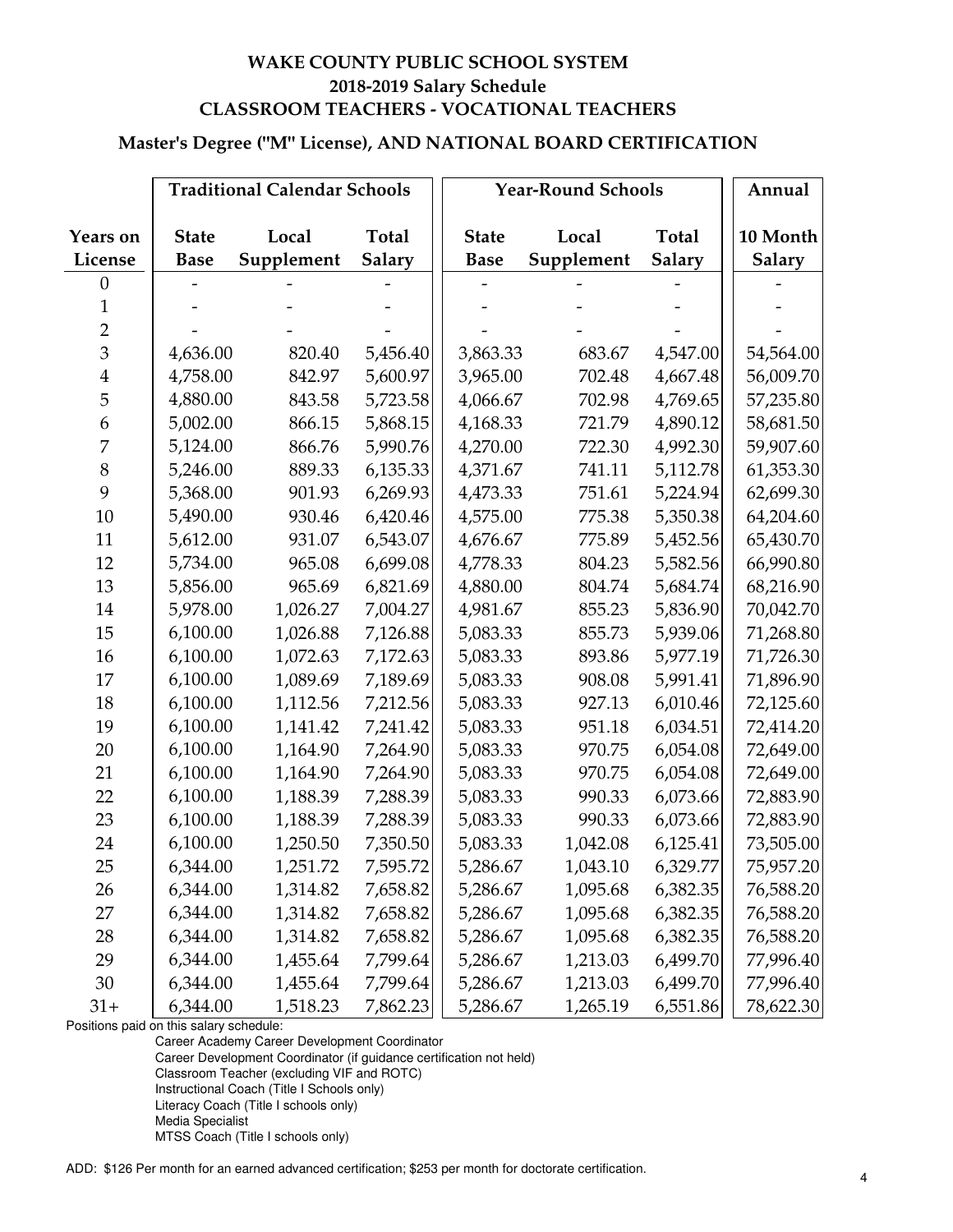# **Bachelor's Degree ("A" License), Not National Board Certified**

|                  |              | <b>Traditional Calendar Schools</b> |               |              | <b>Year-Round Schools</b> |               | Annual    |
|------------------|--------------|-------------------------------------|---------------|--------------|---------------------------|---------------|-----------|
|                  |              |                                     |               |              |                           |               |           |
| Years on         | <b>State</b> | Local                               | <b>Total</b>  | <b>State</b> | Local                     | <b>Total</b>  | 10 Month  |
| License          | <b>Base</b>  | Supplement                          | <b>Salary</b> | <b>Base</b>  | Supplement                | <b>Salary</b> | Salary    |
| $\theta$         | 3,500.00     | 647.50                              | 4,147.50      | 2,916.67     | 539.58                    | 3,456.25      | 41,475.00 |
| $\mathbf{1}$     | 3,600.00     | 648.00                              | 4,248.00      | 3,000.00     | 540.00                    | 3,540.00      | 42,480.00 |
| $\overline{2}$   | 3,700.00     | 666.50                              | 4,366.50      | 3,083.33     | 555.42                    | 3,638.75      | 43,665.00 |
| $\overline{3}$   | 3,800.00     | 672.40                              | 4,472.40      | 3,166.67     | 560.33                    | 3,727.00      | 44,724.00 |
| $\overline{4}$   | 3,900.00     | 700.23                              | 4,600.23      | 3,250.00     | 583.53                    | 3,833.53      | 46,002.30 |
| 5                | 4,000.00     | 700.73                              | 4,700.73      | 3,333.33     | 583.94                    | 3,917.27      | 47,007.30 |
| $\boldsymbol{6}$ | 4,100.00     | 719.48                              | 4,819.48      | 3,416.67     | 599.57                    | 4,016.24      | 48,194.80 |
| 7                | 4,200.00     | 719.98                              | 4,919.98      | 3,500.00     | 599.98                    | 4,099.98      | 49,199.80 |
| $8\,$            | 4,300.00     | 738.73                              | 5,038.73      | 3,583.33     | 615.61                    | 4,198.94      | 50,387.30 |
| 9                | 4,400.00     | 749.05                              | 5,149.05      | 3,666.67     | 624.21                    | 4,290.88      | 51,490.50 |
| 10               | 4,500.00     | 772.68                              | 5,272.68      | 3,750.00     | 643.90                    | 4,393.90      | 52,726.80 |
| 11               | 4,600.00     | 773.18                              | 5,373.18      | 3,833.33     | 644.32                    | 4,477.65      | 53,731.80 |
| 12               | 4,700.00     | 801.43                              | 5,501.43      | 3,916.67     | 667.86                    | 4,584.53      | 55,014.30 |
| 13               | 4,800.00     | 801.93                              | 5,601.93      | 4,000.00     | 668.28                    | 4,668.28      | 56,019.30 |
| 14               | 4,900.00     | 851.95                              | 5,751.95      | 4,083.33     | 709.96                    | 4,793.29      | 57,519.50 |
| 15               | 5,000.00     | 852.45                              | 5,852.45      | 4,166.67     | 710.38                    | 4,877.05      | 58,524.50 |
| 16               | 5,000.00     | 890.45                              | 5,890.45      | 4,166.67     | 742.04                    | 4,908.71      | 58,904.50 |
| 17               | 5,000.00     | 904.70                              | 5,904.70      | 4,166.67     | 753.92                    | 4,920.59      | 59,047.00 |
| 18               | 5,000.00     | 923.70                              | 5,923.70      | 4,166.67     | 769.75                    | 4,936.42      | 59,237.00 |
| 19               | 5,000.00     | 947.35                              | 5,947.35      | 4,166.67     | 789.46                    | 4,956.13      | 59,473.50 |
| 20               | 5,000.00     | 966.85                              | 5,966.85      | 4,166.67     | 805.71                    | 4,972.38      | 59,668.50 |
| 21               | 5,000.00     | 966.85                              | 5,966.85      | 4,166.67     | 805.71                    | 4,972.38      | 59,668.50 |
| 22               | 5,000.00     | 986.35                              | 5,986.35      | 4,166.67     | 821.96                    | 4,988.63      | 59,863.50 |
| 23               | 5,000.00     | 986.35                              | 5,986.35      | 4,166.67     | 821.96                    | 4,988.63      | 59,863.50 |
| 24               | 5,000.00     | 1,037.50                            | 6,037.50      | 4,166.67     | 864.58                    | 5,031.25      | 60,375.00 |
| 25               | 5,200.00     | 1,038.50                            | 6,238.50      | 4,333.33     | 865.42                    | 5,198.75      | 62,385.00 |
| 26               | 5,200.00     | 1,090.48                            | 6,290.48      | 4,333.33     | 908.73                    | 5,242.06      | 62,904.80 |
| 27               | 5,200.00     | 1,090.48                            | 6,290.48      | 4,333.33     | 908.73                    | 5,242.06      | 62,904.80 |
| 28               | 5,200.00     | 1,090.48                            | 6,290.48      | 4,333.33     | 908.73                    | 5,242.06      | 62,904.80 |
| 29               | 5,200.00     | 1,205.90                            | 6,405.90      | 4,333.33     | 1,004.92                  | 5,338.25      | 64,059.00 |
| 30               | 5,200.00     | 1,205.90                            | 6,405.90      | 4,333.33     | 1,004.92                  | 5,338.25      | 64,059.00 |
| $31+$            | 5,200.00     | 1,257.20                            | 6,457.20      | 4,333.33     | 1,047.67                  | 5,381.00      | 64,572.00 |

Positions paid on this salary schedule apply to individuals serving in Special Education Program Services:

Assistive Tech. Specialist (w/o SLP cert.) Coordinating Teacher Athletic Director **Instructional Coach** Athletic Trainer **Instructional Facilitator Instructional Facilitator** Behavior Specialist Lead Assistive Technology Specialist Classroom Teacher (excluding VIF and ROTC) Performance Assessment Specialist Coordinator Teacher Trainer

Case Manager Lead Teacher (Central Services - paid 1 supplement rate higher)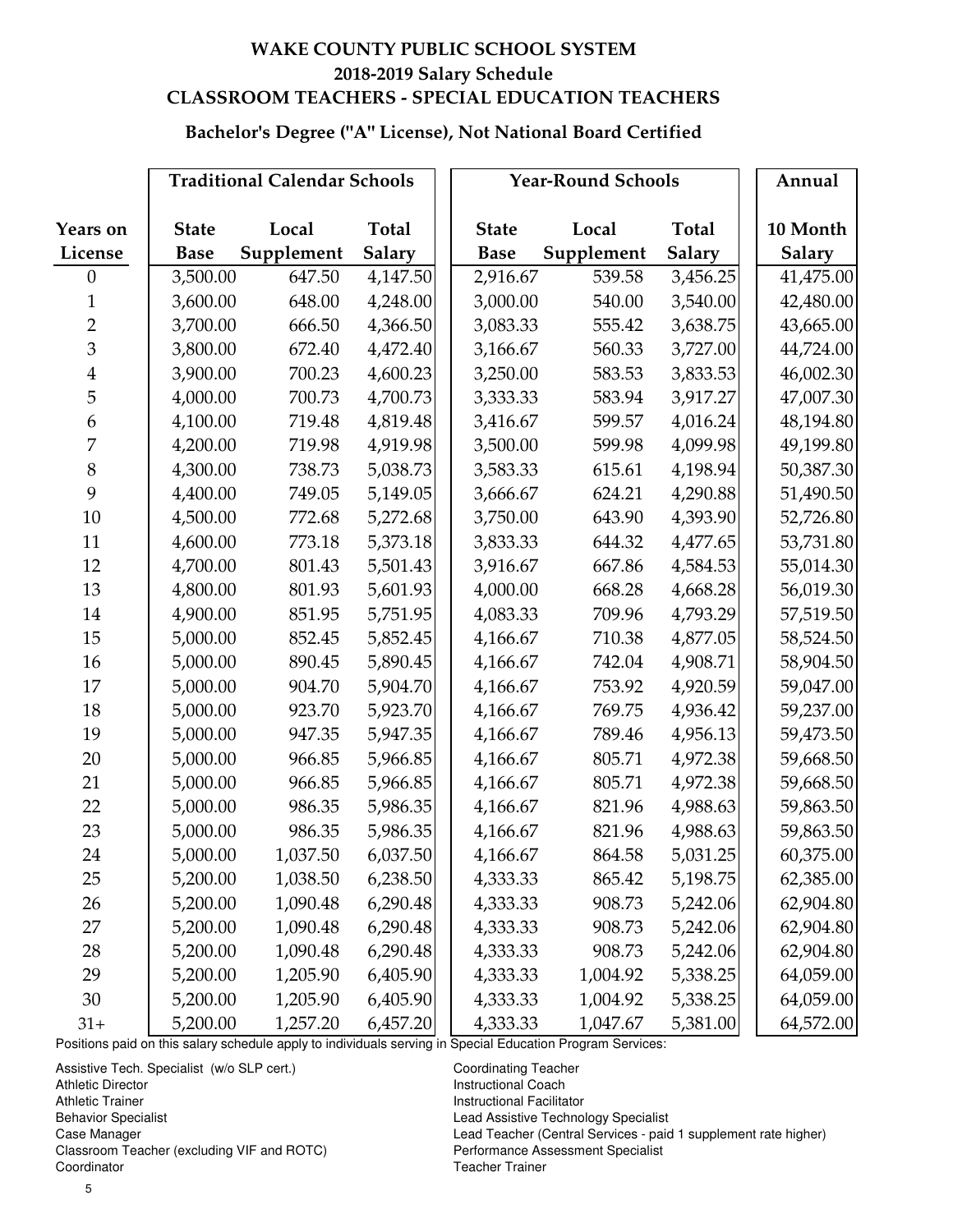# **Bachelor's Degree ("A" License) AND NATIONAL BOARD CERTIFICATION**

|                 |              | <b>Traditional Calendar Schools</b> |               |              | <b>Year-Round Schools</b> |               | Annual        |
|-----------------|--------------|-------------------------------------|---------------|--------------|---------------------------|---------------|---------------|
|                 |              |                                     |               |              |                           |               |               |
| <b>Years on</b> | <b>State</b> | Local                               | Total         | <b>State</b> | Local                     | <b>Total</b>  | 10 Month      |
| License         | <b>Base</b>  | Supplement                          | <b>Salary</b> | <b>Base</b>  | Supplement                | <b>Salary</b> | <b>Salary</b> |
| $\theta$        |              |                                     |               |              |                           |               |               |
| 1               |              |                                     |               |              |                           |               |               |
| $\overline{2}$  |              |                                     |               |              |                           |               |               |
| $\overline{3}$  | 4,256.00     | 763.33                              | 5,019.33      | 3,546.67     | 636.11                    | 4,182.78      | 50,193.30     |
| $\overline{4}$  | 4,368.00     | 784.33                              | 5,152.33      | 3,640.00     | 653.61                    | 4,293.61      | 51,523.30     |
| 5               | 4,480.00     | 784.89                              | 5,264.89      | 3,733.33     | 654.08                    | 4,387.41      | 52,648.90     |
| 6               | 4,592.00     | 805.89                              | 5,397.89      | 3,826.67     | 671.58                    | 4,498.25      | 53,978.90     |
| 7               | 4,704.00     | 806.45                              | 5,510.45      | 3,920.00     | 672.04                    | 4,592.04      | 55,104.50     |
| $8\,$           | 4,816.00     | 827.45                              | 5,643.45      | 4,013.33     | 689.54                    | 4,702.87      | 56,434.50     |
| 9               | 4,928.00     | 839.01                              | 5,767.01      | 4,106.67     | 699.18                    | 4,805.85      | 57,670.10     |
| 10              | 5,040.00     | 865.47                              | 5,905.47      | 4,200.00     | 721.23                    | 4,921.23      | 59,054.70     |
| 11              | 5,152.00     | 866.03                              | 6,018.03      | 4,293.33     | 721.69                    | 5,015.02      | 60,180.30     |
| 12              | 5,264.00     | 897.67                              | 6,161.67      | 4,386.67     | 748.06                    | 5,134.73      | 61,616.70     |
| 13              | 5,376.00     | 898.23                              | 6,274.23      | 4,480.00     | 748.53                    | 5,228.53      | 62,742.30     |
| 14              | 5,488.00     | 954.26                              | 6,442.26      | 4,573.33     | 795.22                    | 5,368.55      | 64,422.60     |
| 15              | 5,600.00     | 954.82                              | 6,554.82      | 4,666.67     | 795.68                    | 5,462.35      | 65,548.20     |
| 16              | 5,600.00     | 997.38                              | 6,597.38      | 4,666.67     | 831.15                    | 5,497.82      | 65,973.80     |
| 17              | 5,600.00     | 1,013.34                            | 6,613.34      | 4,666.67     | 844.45                    | 5,511.12      | 66,133.40     |
| 18              | 5,600.00     | 1,034.62                            | 6,634.62      | 4,666.67     | 862.18                    | 5,528.85      | 66,346.20     |
| 19              | 5,600.00     | 1,061.11                            | 6,661.11      | 4,666.67     | 884.26                    | 5,550.93      | 66,611.10     |
| 20              | 5,600.00     | 1,082.95                            | 6,682.95      | 4,666.67     | 902.46                    | 5,569.13      | 66,829.50     |
| 21              | 5,600.00     | 1,082.95                            | 6,682.95      | 4,666.67     | 902.46                    | 5,569.13      | 66,829.50     |
| 22              | 5,600.00     | 1,104.79                            | 6,704.79      | 4,666.67     | 920.66                    | 5,587.33      | 67,047.90     |
| 23              | 5,600.00     | 1,104.79                            | 6,704.79      | 4,666.67     | 920.66                    | 5,587.33      | 67,047.90     |
| 24              | 5,600.00     | 1,162.00                            | 6,762.00      | 4,666.67     | 968.33                    | 5,635.00      | 67,620.00     |
| 25              | 5,824.00     | 1,163.12                            | 6,987.12      | 4,853.33     | 969.27                    | 5,822.60      | 69,871.20     |
| 26              | 5,824.00     | 1,221.42                            | 7,045.42      | 4,853.33     | 1,017.85                  | 5,871.18      | 70,454.20     |
| 27              | 5,824.00     | 1,221.42                            | 7,045.42      | 4,853.33     | 1,017.85                  | 5,871.18      | 70,454.20     |
| 28              | 5,824.00     | 1,221.42                            | 7,045.42      | 4,853.33     | 1,017.85                  | 5,871.18      | 70,454.20     |
| 29              | 5,824.00     | 1,350.70                            | 7,174.70      | 4,853.33     | 1,125.58                  | 5,978.91      | 71,747.00     |
| 30              | 5,824.00     | 1,350.70                            | 7,174.70      | 4,853.33     | 1,125.58                  | 5,978.91      | 71,747.00     |
| $31+$           | 5,824.00     | 1,408.16                            | 7,232.16      | 4,853.33     | 1,173.47                  | 6,026.80      | 72,321.60     |

Positions paid on this salary schedule apply to individuals serving in Special Education Program Services: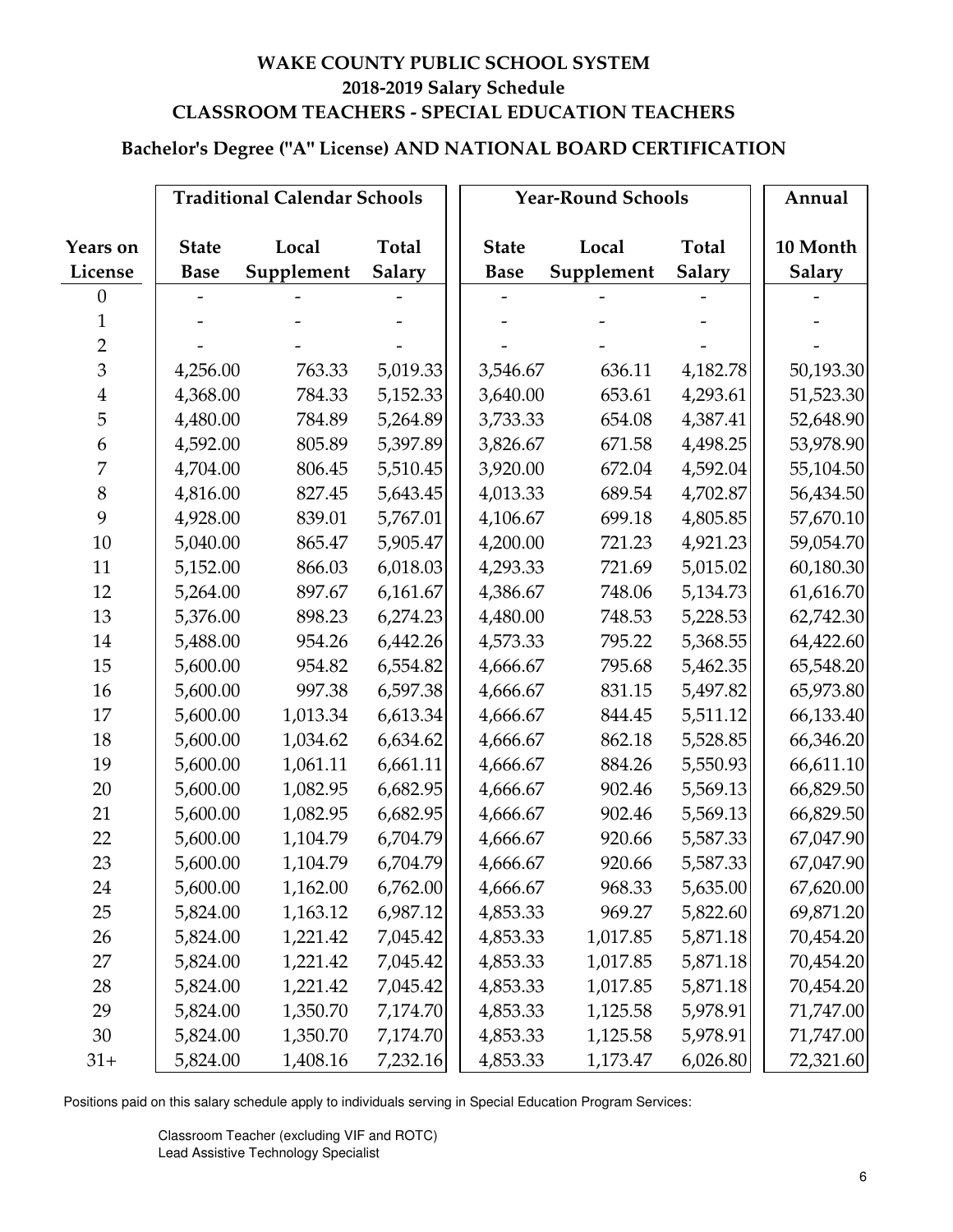#### **Master's Degree ("M" License), Not National Board Certified**

|                | <b>Traditional Calendar Schools</b> |            |              | <b>Year-Round Schools</b> |            | Annual        |               |
|----------------|-------------------------------------|------------|--------------|---------------------------|------------|---------------|---------------|
| Years on       | <b>State</b>                        | Local      | <b>Total</b> | <b>State</b>              | Local      | <b>Total</b>  | 10 Month      |
| License        | <b>Base</b>                         | Supplement | Salary       | <b>Base</b>               | Supplement | <b>Salary</b> | <b>Salary</b> |
| $\mathbf{0}$   | 3,850.00                            | 731.50     | 4,581.50     | 3,208.33                  | 609.58     | 3,817.91      | 45,815.00     |
| $\mathbf{1}$   | 3,960.00                            | 732.05     | 4,692.05     | 3,300.00                  | 610.04     | 3,910.04      | 46,920.50     |
| $\overline{2}$ | 4,070.00                            | 752.95     | 4,822.95     | 3,391.67                  | 627.46     | 4,019.13      | 48,229.50     |
| $\overline{3}$ | 4,180.00                            | 759.61     | 4,939.61     | 3,483.33                  | 633.01     | 4,116.34      | 49,396.10     |
| $\overline{4}$ | 4,290.00                            | 790.76     | 5,080.76     | 3,575.00                  | 658.97     | 4,233.97      | 50,807.60     |
| 5              | 4,400.00                            | 791.31     | 5,191.31     | 3,666.67                  | 659.43     | 4,326.10      | 51,913.10     |
| 6              | 4,510.00                            | 812.49     | 5,322.49     | 3,758.33                  | 677.08     | 4,435.41      | 53,224.90     |
| $\overline{7}$ | 4,620.00                            | 813.04     | 5,433.04     | 3,850.00                  | 677.53     | 4,527.53      | 54,330.40     |
| 8              | 4,730.00                            | 834.21     | 5,564.21     | 3,941.67                  | 695.18     | 4,636.85      | 55,642.10     |
| 9              | 4,840.00                            | 845.57     | 5,685.57     | 4,033.33                  | 704.64     | 4,737.97      | 56,855.70     |
| 10             | 4,950.00                            | 872.34     | 5,822.34     | 4,125.00                  | 726.95     | 4,851.95      | 58,223.40     |
| 11             | 5,060.00                            | 872.89     | 5,932.89     | 4,216.67                  | 727.41     | 4,944.08      | 59,328.90     |
| 12             | 5,170.00                            | 904.79     | 6,074.79     | 4,308.33                  | 753.99     | 5,062.32      | 60,747.90     |
| 13             | 5,280.00                            | 905.34     | 6,185.34     | 4,400.00                  | 754.45     | 5,154.45      | 61,853.40     |
| 14             | 5,390.00                            | 961.20     | 6,351.20     | 4,491.67                  | 801.00     | 5,292.67      | 63,512.00     |
| 15             | 5,500.00                            | 961.75     | 6,461.75     | 4,583.33                  | 801.46     | 5,384.79      | 64,617.50     |
| 16             | 5,500.00                            | 1,004.65   | 6,504.65     | 4,583.33                  | 837.21     | 5,420.54      | 65,046.50     |
| 17             | 5,500.00                            | 1,020.64   | 6,520.64     | 4,583.33                  | 850.53     | 5,433.86      | 65,206.40     |
| 18             | 5,500.00                            | 1,042.09   | 6,542.09     | 4,583.33                  | 868.41     | 5,451.74      | 65,420.90     |
| 19             | 5,500.00                            | 1,068.10   | 6,568.10     | 4,583.33                  | 890.08     | 5,473.41      | 65,681.00     |
| 20             | 5,500.00                            | 1,090.10   | 6,590.10     | 4,583.33                  | 908.42     | 5,491.75      | 65,901.00     |
| 21             | 5,500.00                            | 1,090.10   | 6,590.10     | 4,583.33                  | 908.42     | 5,491.75      | 65,901.00     |
| 22             | 5,500.00                            | 1,112.10   | 6,612.10     | 4,583.33                  | 926.75     | 5,510.08      | 66,121.00     |
| 23             | 5,500.00                            | 1,112.10   | 6,612.10     | 4,583.33                  | 926.75     | 5,510.08      | 66,121.00     |
| 24             | 5,500.00                            | 1,168.75   | 6,668.75     | 4,583.33                  | 973.96     | 5,557.29      | 66,687.50     |
| 25             | 5,720.00                            | 1,169.85   | 6,889.85     | 4,766.67                  | 974.88     | 5,741.55      | 68,898.50     |
| 26             | 5,720.00                            | 1,227.74   | 6,947.74     | 4,766.67                  | 1,023.12   | 5,789.79      | 69,477.40     |
| 27             | 5,720.00                            | 1,227.74   | 6,947.74     | 4,766.67                  | 1,023.12   | 5,789.79      | 69,477.40     |
| 28             | 5,720.00                            | 1,227.74   | 6,947.74     | 4,766.67                  | 1,023.12   | 5,789.79      | 69,477.40     |
| 29             | 5,720.00                            | 1,354.71   | 7,074.71     | 4,766.67                  | 1,128.93   | 5,895.60      | 70,747.10     |
| 30             | 5,720.00                            | 1,354.71   | 7,074.71     | 4,766.67                  | 1,128.93   | 5,895.60      | 70,747.10     |
| $31+$          | 5,720.00                            | 1,411.14   | 7,131.14     | 4,766.67                  | 1,175.95   | 5,942.62      | 71,311.40     |

Positions paid on this salary schedule apply to individuals serving in Special Education Program Services:

Assistive Tech. Specialist (w/o SLP cert.) linstructional Coach<br>Athletic Director (Instructional Facilita Athletic Trainer **Athletic Trainer** Lead Assistive Technology Specialist Case Manager **Performance Assessment Specialist**<br>Classroom Teacher (excluding VIF and ROTC) Teacher Trainer Classroom Teacher (excluding VIF and ROTC) Coordinator Coordinating Teacher

**Instructional Facilitator** Behavior Specialist Lead Teacher (Central Services - paid 1 supplement rate higher)

ADD: \$126 Per month for an earned advanced certification; \$253 per month for doctorate certification.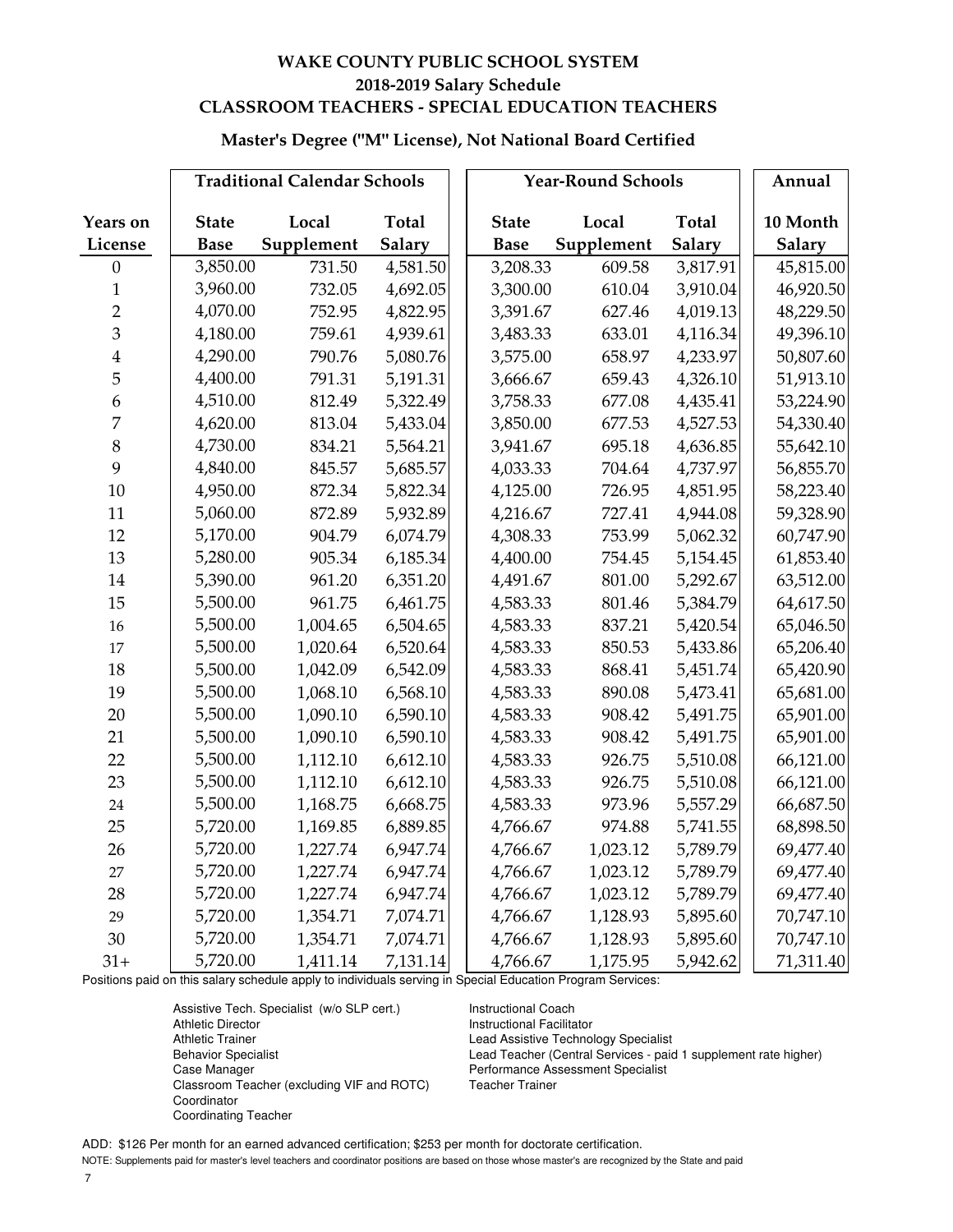# **Master's Degree ("M" License), AND NATIONAL BOARD CERTIFICATION**

|                 |              | <b>Traditional Calendar Schools</b> |               |              | <b>Year-Round Schools</b> |               | Annual        |
|-----------------|--------------|-------------------------------------|---------------|--------------|---------------------------|---------------|---------------|
|                 |              |                                     |               |              |                           |               |               |
| <b>Years on</b> | <b>State</b> | Local                               | <b>Total</b>  | <b>State</b> | Local                     | <b>Total</b>  | 10 Month      |
| License         | <b>Base</b>  | Supplement                          | <b>Salary</b> | <b>Base</b>  | Supplement                | <b>Salary</b> | <b>Salary</b> |
| 0               |              |                                     |               |              |                           |               |               |
| $\mathbf{1}$    |              |                                     |               |              |                           |               |               |
| $\overline{2}$  |              |                                     |               |              |                           |               |               |
| $\overline{3}$  | 4,636.00     | 853.62                              | 5,489.62      | 3,863.33     | 711.35                    | 4,574.68      | 54,896.20     |
| $\overline{4}$  | 4,758.00     | 877.10                              | 5,635.10      | 3,965.00     | 730.92                    | 4,695.92      | 56,351.00     |
| 5               | 4,880.00     | 877.71                              | 5,757.71      | 4,066.67     | 731.43                    | 4,798.10      | 57,577.10     |
| 6               | 5,002.00     | 901.20                              | 5,903.20      | 4,168.33     | 751.00                    | 4,919.33      | 59,032.00     |
| 7               | 5,124.00     | 901.81                              | 6,025.81      | 4,270.00     | 751.51                    | 5,021.51      | 60,258.10     |
| $8\,$           | 5,246.00     | 925.29                              | 6,171.29      | 4,371.67     | 771.08                    | 5,142.75      | 61,712.90     |
| 9               | 5,368.00     | 937.89                              | 6,305.89      | 4,473.33     | 781.58                    | 5,254.91      | 63,058.90     |
| 10              | 5,490.00     | 967.57                              | 6,457.57      | 4,575.00     | 806.31                    | 5,381.31      | 64,575.70     |
| 11              | 5,612.00     | 968.18                              | 6,580.18      | 4,676.67     | 806.82                    | 5,483.49      | 65,801.80     |
| 12              | 5,734.00     | 1,003.56                            | 6,737.56      | 4,778.33     | 836.30                    | 5,614.63      | 67,375.60     |
| 13              | 5,856.00     | 1,004.17                            | 6,860.17      | 4,880.00     | 836.81                    | 5,716.81      | 68,601.70     |
| 14              | 5,978.00     | 1,066.12                            | 7,044.12      | 4,981.67     | 888.43                    | 5,870.10      | 70,441.20     |
| 15              | 6,100.00     | 1,066.73                            | 7,166.73      | 5,083.33     | 888.94                    | 5,972.27      | 71,667.30     |
| 16              | 6,100.00     | 1,114.31                            | 7,214.31      | 5,083.33     | 928.59                    | 6,011.92      | 72,143.10     |
| 17              | 6,100.00     | 1,132.06                            | 7,232.06      | 5,083.33     | 943.38                    | 6,026.71      | 72,320.60     |
| 18              | 6,100.00     | 1,155.85                            | 7,255.85      | 5,083.33     | 963.21                    | 6,046.54      | 72,558.50     |
| 19              | 6,100.00     | 1,184.70                            | 7,284.70      | 5,083.33     | 987.25                    | 6,070.58      | 72,847.00     |
| 20              | 6,100.00     | 1,209.10                            | 7,309.10      | 5,083.33     | 1,007.58                  | 6,090.91      | 73,091.00     |
| 21              | 6,100.00     | 1,209.10                            | 7,309.10      | 5,083.33     | 1,007.58                  | 6,090.91      | 73,091.00     |
| 22              | 6,100.00     | 1,233.50                            | 7,333.50      | 5,083.33     | 1,027.92                  | 6,111.25      | 73,335.00     |
| 23              | 6,100.00     | 1,233.50                            | 7,333.50      | 5,083.33     | 1,027.92                  | 6,111.25      | 73,335.00     |
| 24              | 6,100.00     | 1,296.25                            | 7,396.25      | 5,083.33     | 1,080.21                  | 6,163.54      | 73,962.50     |
| 25              | 6,344.00     | 1,297.47                            | 7,641.47      | 5,286.67     | 1,081.23                  | 6,367.90      | 76,414.70     |
| 26              | 6,344.00     | 1,361.76                            | 7,705.76      | 5,286.67     | 1,134.80                  | 6,421.47      | 77,057.60     |
| 27              | 6,344.00     | 1,361.76                            | 7,705.76      | 5,286.67     | 1,134.80                  | 6,421.47      | 77,057.60     |
| 28              | 6,344.00     | 1,361.76                            | 7,705.76      | 5,286.67     | 1,134.80                  | 6,421.47      | 77,057.60     |
| 29              | 6,344.00     | 1,502.59                            | 7,846.59      | 5,286.67     | 1,252.16                  | 6,538.83      | 78,465.90     |
| 30              | 6,344.00     | 1,502.59                            | 7,846.59      | 5,286.67     | 1,252.16                  | 6,538.83      | 78,465.90     |
| $31+$           | 6,344.00     | 1,565.18                            | 7,909.18      | 5,286.67     | 1,304.32                  | 6,590.99      | 79,091.80     |

Positions paid on this salary schedule apply to individuals serving in Special Education Program Services:

Classroom Teacher (excluding VIF and ROTC) Lead Assistive Technology Specialist

ADD: \$126 Per month for an earned advanced certification; \$253 per month for doctorate certification. NOTE: Supplements paid for master's level teachers and coordinator positions are based on those whose master's are recognized by the State and paid 8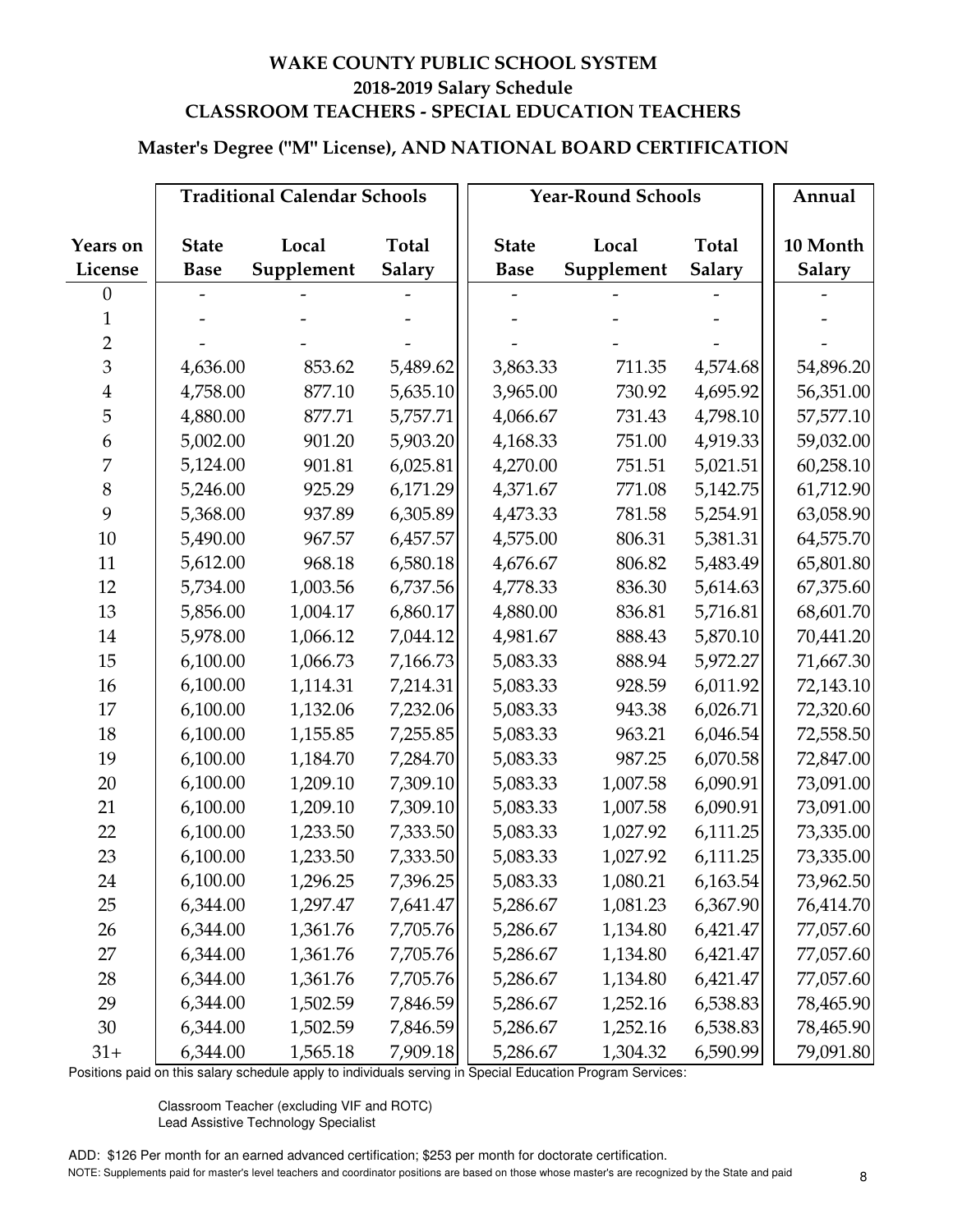# **WAKE COUNTY PUBLIC SCHOOL SYSTEM 2018-2019 Salary Schedule GUIDANCE COUNSELORS/SOCIAL WORKERS**

#### **Bachelor's Degree Certification**

|                |              | <b>Traditional Calendar Schools</b> |               |              | <b>Year-Round Schools</b> |               | Annual    |
|----------------|--------------|-------------------------------------|---------------|--------------|---------------------------|---------------|-----------|
|                |              |                                     |               |              |                           |               |           |
| Years on       | <b>State</b> | Local                               | <b>Total</b>  | <b>State</b> | Local                     | Total         | 10 Month  |
| License        | <b>Base</b>  | Supplement                          | <b>Salary</b> | <b>Base</b>  | Supplement                | <b>Salary</b> | Salary    |
| $\theta$       | 3,500.00     | 630.00                              | 4,130.00      | 2,916.67     | 525.00                    | 3,441.67      | 41,300.00 |
| $\mathbf{1}$   | 3,600.00     | 630.50                              | 4,230.50      | 3,000.00     | 525.42                    | 3,525.42      | 42,305.00 |
| $\sqrt{2}$     | 3,700.00     | 648.50                              | 4,348.50      | 3,083.33     | 540.42                    | 3,623.75      | 43,485.00 |
| 3              | 3,800.00     | 654.25                              | 4,454.25      | 3,166.67     | 545.21                    | 3,711.88      | 44,542.50 |
| $\overline{4}$ | 3,900.00     | 672.25                              | 4,572.25      | 3,250.00     | 560.21                    | 3,810.21      | 45,722.50 |
| 5              | 4,000.00     | 672.75                              | 4,672.75      | 3,333.33     | 560.63                    | 3,893.96      | 46,727.50 |
| 6              | 4,100.00     | 690.75                              | 4,790.75      | 3,416.67     | 575.63                    | 3,992.30      | 47,907.50 |
| 7              | 4,200.00     | 691.25                              | 4,891.25      | 3,500.00     | 576.04                    | 4,076.04      | 48,912.50 |
| $\,8\,$        | 4,300.00     | 709.25                              | 5,009.25      | 3,583.33     | 591.04                    | 4,174.37      | 50,092.50 |
| 9              | 4,400.00     | 729.40                              | 5,129.40      | 3,666.67     | 607.83                    | 4,274.50      | 51,294.00 |
| 10             | 4,500.00     | 752.40                              | 5,252.40      | 3,750.00     | 627.00                    | 4,377.00      | 52,524.00 |
| 11             | 4,600.00     | 752.90                              | 5,352.90      | 3,833.33     | 627.42                    | 4,460.75      | 53,529.00 |
| 12             | 4,700.00     | 780.40                              | 5,480.40      | 3,916.67     | 650.33                    | 4,567.00      | 54,804.00 |
| 13             | 4,800.00     | 780.90                              | 5,580.90      | 4,000.00     | 650.75                    | 4,650.75      | 55,809.00 |
| 14             | 4,900.00     | 830.18                              | 5,730.18      | 4,083.33     | 691.82                    | 4,775.15      | 57,301.80 |
| 15             | 5,000.00     | 830.68                              | 5,830.68      | 4,166.67     | 692.23                    | 4,858.90      | 58,306.80 |
| 16             | 5,000.00     | 867.68                              | 5,867.68      | 4,166.67     | 723.07                    | 4,889.74      | 58,676.80 |
| 17             | 5,000.00     | 881.55                              | 5,881.55      | 4,166.67     | 734.63                    | 4,901.30      | 58,815.50 |
| 18             | 5,000.00     | 900.05                              | 5,900.05      | 4,166.67     | 750.04                    | 4,916.71      | 59,000.50 |
| 19             | 5,000.00     | 911.88                              | 5,911.88      | 4,166.67     | 759.90                    | 4,926.57      | 59,118.80 |
| 20             | 5,000.00     | 930.63                              | 5,930.63      | 4,166.67     | 775.53                    | 4,942.20      | 59,306.30 |
| 21             | 5,000.00     | 930.63                              | 5,930.63      | 4,166.67     | 775.53                    | 4,942.20      | 59,306.30 |
| 22             | 5,000.00     | 949.38                              | 5,949.38      | 4,166.67     | 791.15                    | 4,957.82      | 59,493.80 |
| 23             | 5,000.00     | 949.38                              | 5,949.38      | 4,166.67     | 791.15                    | 4,957.82      | 59,493.80 |
| 24             | 5,000.00     | 987.50                              | 5,987.50      | 4,166.67     | 822.92                    | 4,989.59      | 59,875.00 |
| 25             | 5,200.00     | 988.50                              | 6,188.50      | 4,333.33     | 823.75                    | 5,157.08      | 61,885.00 |
| 26             | 5,200.00     | 1,013.53                            | 6,213.53      | 4,333.33     | 844.61                    | 5,177.94      | 62,135.30 |
| 27             | 5,200.00     | 1,013.53                            | 6,213.53      | 4,333.33     | 844.61                    | 5,177.94      | 62,135.30 |
| 28             | 5,200.00     | 1,013.53                            | 6,213.53      | 4,333.33     | 844.61                    | 5,177.94      | 62,135.30 |
| $29+$          | 5,200.00     | 1,052.00                            | 6,252.00      | 4,333.33     | 876.67                    | 5,210.00      | 62,520.00 |

Positions paid on this salary schedule:

Career Development Coordinator (if guidance certification held) Counselor Lead Social Worker (Central Services - paid 1 supplement rate higher) Lead Teacher (Central Services - paid 1 supplement rate higher) SAP Coordinator Social Worker Transition Counselor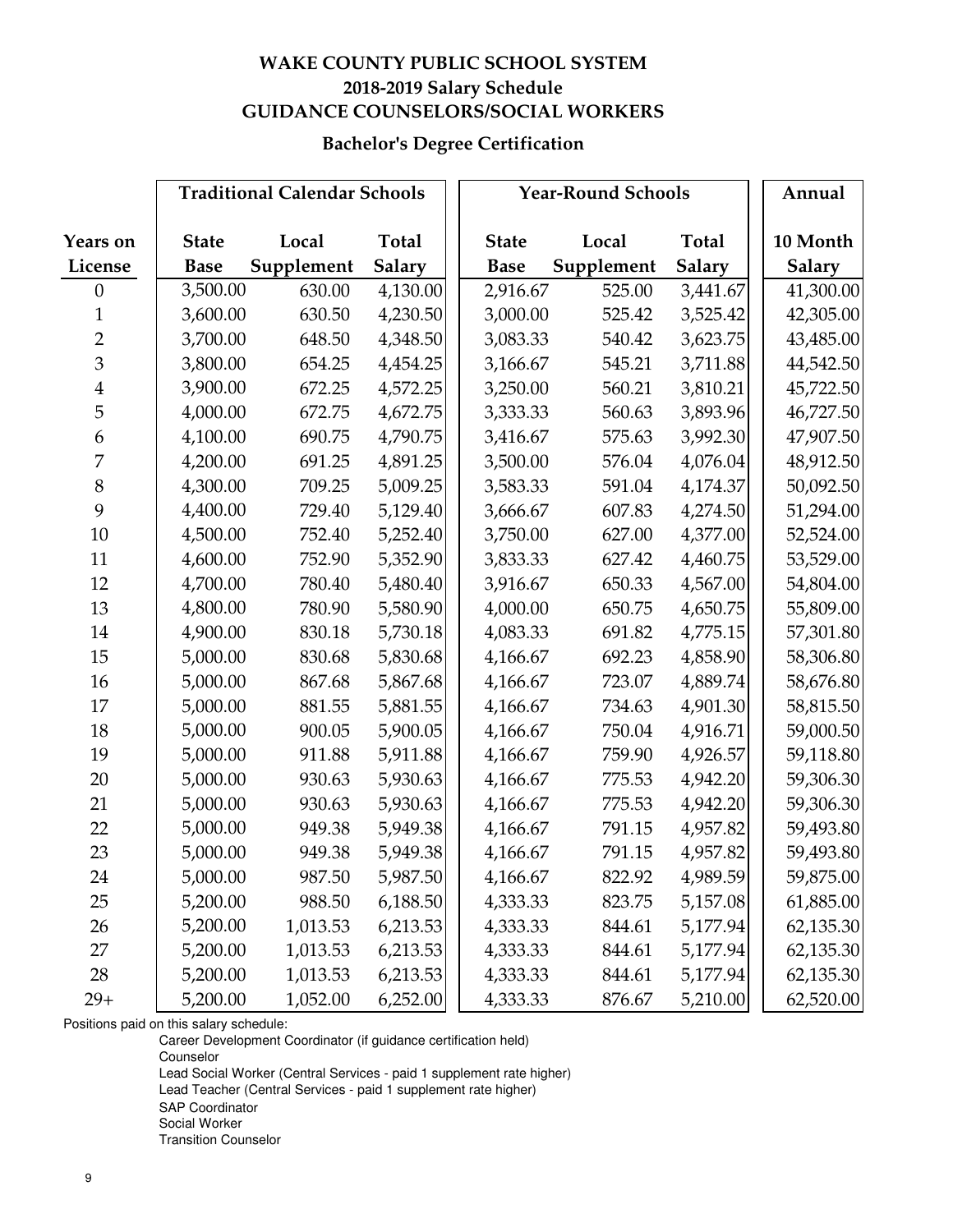#### **WAKE COUNTY PUBLIC SCHOOL SYSTEM 2018-2019 Salary Schedule GUIDANCE COUNSELORS/SOCIAL WORKERS**

#### **Master's Level Certification**

|                | <b>Traditional Calendar Schools</b> |            |              |              | <b>Year-Round Schools</b> |              | Annual    |
|----------------|-------------------------------------|------------|--------------|--------------|---------------------------|--------------|-----------|
| Years on       | <b>State</b>                        | Local      | <b>Total</b> | <b>State</b> | Local                     | <b>Total</b> | 10 Month  |
| License        | <b>Base</b>                         | Supplement | Salary       | <b>Base</b>  | Supplement                | Salary       | Salary    |
| $\mathbf{0}$   | 3,850.00                            | 731.50     | 4,581.50     | 3,208.33     | 609.58                    | 3,817.91     | 45,815.00 |
| $\mathbf{1}$   | 3,960.00                            | 732.05     | 4,692.05     | 3,300.00     | 610.04                    | 3,910.04     | 46,920.50 |
| $\overline{2}$ | 4,070.00                            | 752.95     | 4,822.95     | 3,391.67     | 627.46                    | 4,019.13     | 48,229.50 |
| $\overline{3}$ | 4,180.00                            | 759.61     | 4,939.61     | 3,483.33     | 633.01                    | 4,116.34     | 49,396.10 |
| $\overline{4}$ | 4,290.00                            | 780.51     | 5,070.51     | 3,575.00     | 650.43                    | 4,225.43     | 50,705.10 |
| 5              | 4,400.00                            | 781.06     | 5,181.06     | 3,666.67     | 650.88                    | 4,317.55     | 51,810.60 |
| 6              | 4,510.00                            | 801.96     | 5,311.96     | 3,758.33     | 668.30                    | 4,426.63     | 53,119.60 |
| 7              | 4,620.00                            | 802.51     | 5,422.51     | 3,850.00     | 668.76                    | 4,518.76     | 54,225.10 |
| 8              | 4,730.00                            | 823.41     | 5,553.41     | 3,941.67     | 686.18                    | 4,627.85     | 55,534.10 |
| 9              | 4,840.00                            | 845.57     | 5,685.57     | 4,033.33     | 704.64                    | 4,737.97     | 56,855.70 |
| 10             | 4,950.00                            | 872.34     | 5,822.34     | 4,125.00     | 726.95                    | 4,851.95     | 58,223.40 |
| 11             | 5,060.00                            | 872.89     | 5,932.89     | 4,216.67     | 727.41                    | 4,944.08     | 59,328.90 |
| 12             | 5,170.00                            | 904.79     | 6,074.79     | 4,308.33     | 753.99                    | 5,062.32     | 60,747.90 |
| 13             | 5,280.00                            | 905.34     | 6,185.34     | 4,400.00     | 754.45                    | 5,154.45     | 61,853.40 |
| 14             | 5,390.00                            | 961.20     | 6,351.20     | 4,491.67     | 801.00                    | 5,292.67     | 63,512.00 |
| 15             | 5,500.00                            | 961.75     | 6,461.75     | 4,583.33     | 801.46                    | 5,384.79     | 64,617.50 |
| 16             | 5,500.00                            | 1,004.65   | 6,504.65     | 4,583.33     | 837.21                    | 5,420.54     | 65,046.50 |
| 17             | 5,500.00                            | 1,020.64   | 6,520.64     | 4,583.33     | 850.53                    | 5,433.86     | 65,206.40 |
| 18             | 5,500.00                            | 1,042.09   | 6,542.09     | 4,583.33     | 868.41                    | 5,451.74     | 65,420.90 |
| 19             | 5,500.00                            | 1,068.10   | 6,568.10     | 4,583.33     | 890.08                    | 5,473.41     | 65,681.00 |
| 20             | 5,500.00                            | 1,090.10   | 6,590.10     | 4,583.33     | 908.42                    | 5,491.75     | 65,901.00 |
| 21             | 5,500.00                            | 1,090.10   | 6,590.10     | 4,583.33     | 908.42                    | 5,491.75     | 65,901.00 |
| 22             | 5,500.00                            | 1,112.10   | 6,612.10     | 4,583.33     | 926.75                    | 5,510.08     | 66,121.00 |
| 23             | 5,500.00                            | 1,112.10   | 6,612.10     | 4,583.33     | 926.75                    | 5,510.08     | 66,121.00 |
| 24             | 5,500.00                            | 1,168.75   | 6,668.75     | 4,583.33     | 973.96                    | 5,557.29     | 66,687.50 |
| 25             | 5,720.00                            | 1,169.85   | 6,889.85     | 4,766.67     | 974.88                    | 5,741.55     | 68,898.50 |
| 26             | 5,720.00                            | 1,199.52   | 6,919.52     | 4,766.67     | 999.60                    | 5,766.27     | 69,195.20 |
| 27             | 5,720.00                            | 1,199.52   | 6,919.52     | 4,766.67     | 999.60                    | 5,766.27     | 69,195.20 |
| 28             | 5,720.00                            | 1,199.52   | 6,919.52     | 4,766.67     | 999.60                    | 5,766.27     | 69,195.20 |
| $29+$          | 5,720.00                            | 1,241.85   | 6,961.85     | 4,766.67     | 1,034.88                  | 5,801.55     | 69,618.50 |

Positions paid on this salary schedule:

Career Development Coordinator (if guidance certification held)

Counselor

Counselor Coordinator

Lead Social Worker (if holds an eligible master's degree; Central Services - paid 1 supplement rate higher) SAP Coordinator

Social Worker

Special Populations Coordinator

Transition Counselor

ADD: \$126 Per month for an earned advanced certification; \$253 per month for doctorate certification.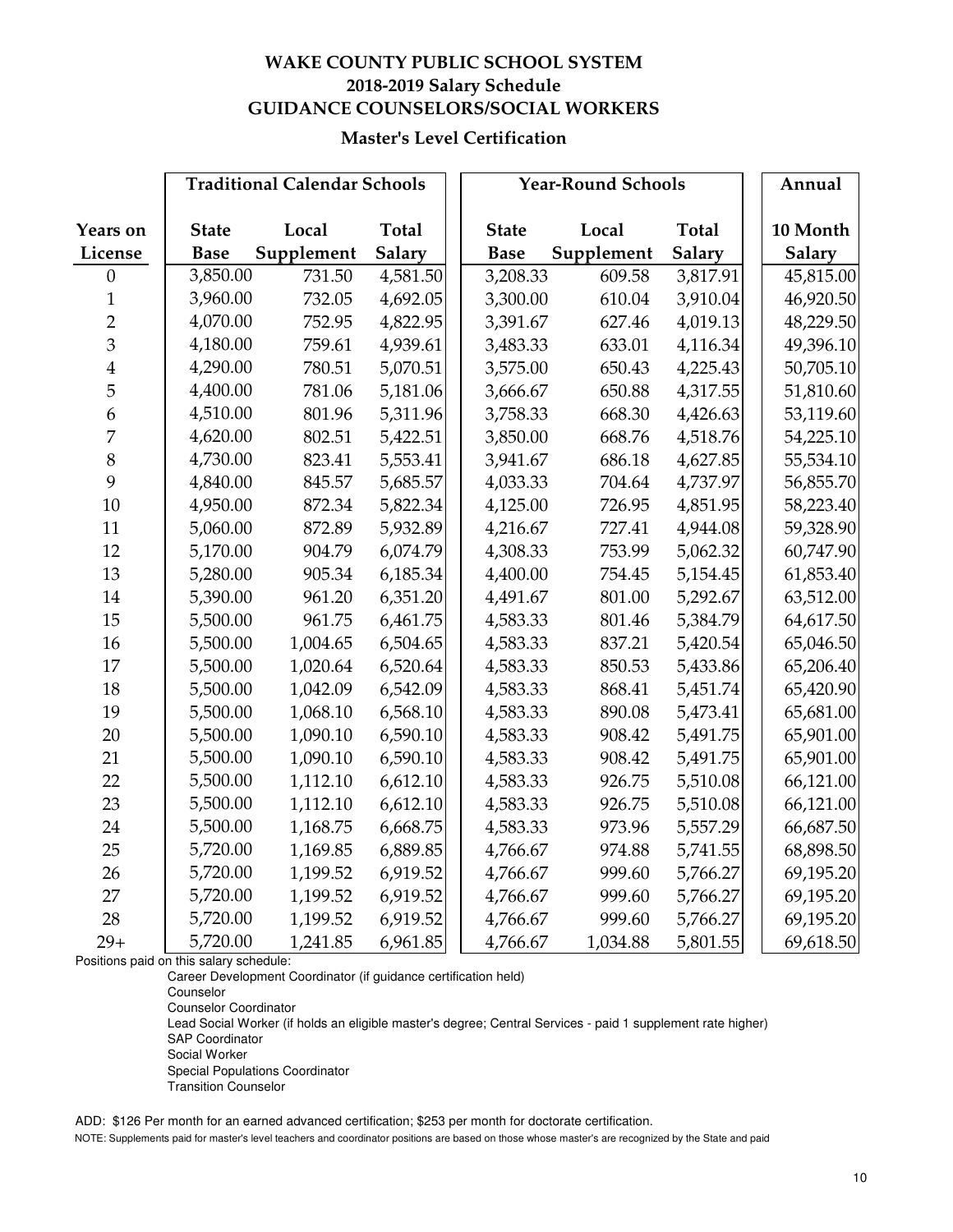# **WAKE COUNTY PUBLIC SCHOOL SYSTEM 2018-2019 Salary Schedule GUIDANCE COUNSELORS**

# **Master's Level Certification AND NATIONAL BOARD CERTIFICATION**

|                            |                             | <b>Traditional Calendar Schools</b> |                               | <b>Year-Round Schools</b>   |                     | Annual                 |                           |
|----------------------------|-----------------------------|-------------------------------------|-------------------------------|-----------------------------|---------------------|------------------------|---------------------------|
| <b>Years on</b><br>License | <b>State</b><br><b>Base</b> | Local<br>Supplement                 | <b>Total</b><br><b>Salary</b> | <b>State</b><br><b>Base</b> | Local<br>Supplement | Total<br><b>Salary</b> | 10 Month<br><b>Salary</b> |
| 0                          |                             |                                     |                               |                             |                     |                        |                           |
| 1                          |                             |                                     |                               |                             |                     |                        |                           |
| $\overline{2}$             |                             |                                     |                               |                             |                     |                        |                           |
| $\mathfrak{Z}$             | 4,636.00                    | 842.55                              | 5,478.55                      | 3,863.33                    | 702.13              | 4,565.46               | 54,785.50                 |
| $\overline{4}$             | 4,758.00                    | 865.73                              | 5,623.73                      | 3,965.00                    | 721.44              | 4,686.44               | 56,237.30                 |
| 5                          | 4,880.00                    | 866.34                              | 5,746.34                      | 4,066.67                    | 721.95              | 4,788.62               | 57,463.40                 |
| 6                          | 5,002.00                    | 889.52                              | 5,891.52                      | 4,168.33                    | 741.27              | 4,909.60               | 58,915.20                 |
| 7                          | 5,124.00                    | 890.13                              | 6,014.13                      | 4,270.00                    | 741.78              | 5,011.78               | 60,141.30                 |
| $8\,$                      | 5,246.00                    | 913.31                              | 6,159.31                      | 4,371.67                    | 761.09              | 5,132.76               | 61,593.10                 |
| 9                          | 5,368.00                    | 937.89                              | 6,305.89                      | 4,473.33                    | 781.58              | 5,254.91               | 63,058.90                 |
| 10                         | 5,490.00                    | 967.57                              | 6,457.57                      | 4,575.00                    | 806.31              | 5,381.31               | 64,575.70                 |
| 11                         | 5,612.00                    | 968.18                              | 6,580.18                      | 4,676.67                    | 806.82              | 5,483.49               | 65,801.80                 |
| 12                         | 5,734.00                    | 1,003.56                            | 6,737.56                      | 4,778.33                    | 836.30              | 5,614.63               | 67,375.60                 |
| 13                         | 5,856.00                    | 1,004.17                            | 6,860.17                      | 4,880.00                    | 836.81              | 5,716.81               | 68,601.70                 |
| 14                         | 5,978.00                    | 1,066.12                            | 7,044.12                      | 4,981.67                    | 888.43              | 5,870.10               | 70,441.20                 |
| 15                         | 6,100.00                    | 1,066.73                            | 7,166.73                      | 5,083.33                    | 888.94              | 5,972.27               | 71,667.30                 |
| 16                         | 6,100.00                    | 1,114.31                            | 7,214.31                      | 5,083.33                    | 928.59              | 6,011.92               | 72,143.10                 |
| 17                         | 6,100.00                    | 1,132.06                            | 7,232.06                      | 5,083.33                    | 943.38              | 6,026.71               | 72,320.60                 |
| 18                         | 6,100.00                    | 1,155.85                            | 7,255.85                      | 5,083.33                    | 963.21              | 6,046.54               | 72,558.50                 |
| 19                         | 6,100.00                    | 1,184.70                            | 7,284.70                      | 5,083.33                    | 987.25              | 6,070.58               | 72,847.00                 |
| 20                         | 6,100.00                    | 1,209.10                            | 7,309.10                      | 5,083.33                    | 1,007.58            | 6,090.91               | 73,091.00                 |
| 21                         | 6,100.00                    | 1,209.10                            | 7,309.10                      | 5,083.33                    | 1,007.58            | 6,090.91               | 73,091.00                 |
| 22                         | 6,100.00                    | 1,233.50                            | 7,333.50                      | 5,083.33                    | 1,027.92            | 6,111.25               | 73,335.00                 |
| 23                         | 6,100.00                    | 1,233.50                            | 7,333.50                      | 5,083.33                    | 1,027.92            | 6,111.25               | 73,335.00                 |
| 24                         | 6,100.00                    | 1,296.25                            | 7,396.25                      | 5,083.33                    | 1,080.21            | 6,163.54               | 73,962.50                 |
| 25                         | 6,344.00                    | 1,297.47                            | 7,641.47                      | 5,286.67                    | 1,081.23            | 6,367.90               | 76,414.70                 |
| 26                         | 6,344.00                    | 1,330.46                            | 7,674.46                      | 5,286.67                    | 1,108.72            | 6,395.39               | 76,744.60                 |
| 27                         | 6,344.00                    | 1,330.46                            | 7,674.46                      | 5,286.67                    | 1,108.72            | 6,395.39               | 76,744.60                 |
| 28                         | 6,344.00                    | 1,330.46                            | 7,674.46                      | 5,286.67                    | 1,108.72            | 6,395.39               | 76,744.60                 |
| $29+$                      | 6,344.00                    | 1,377.41                            | 7,721.41                      | 5,286.67                    | 1,147.84            | 6,434.51               | 77,214.10                 |

Positions paid on this salary schedule:

Career Development Coordinator (if guidance certification held)

Counselor

SAP Coordinator

Transition Counselor

ADD: \$126 Per month for an earned advanced certification; \$253 per month for doctorate certification.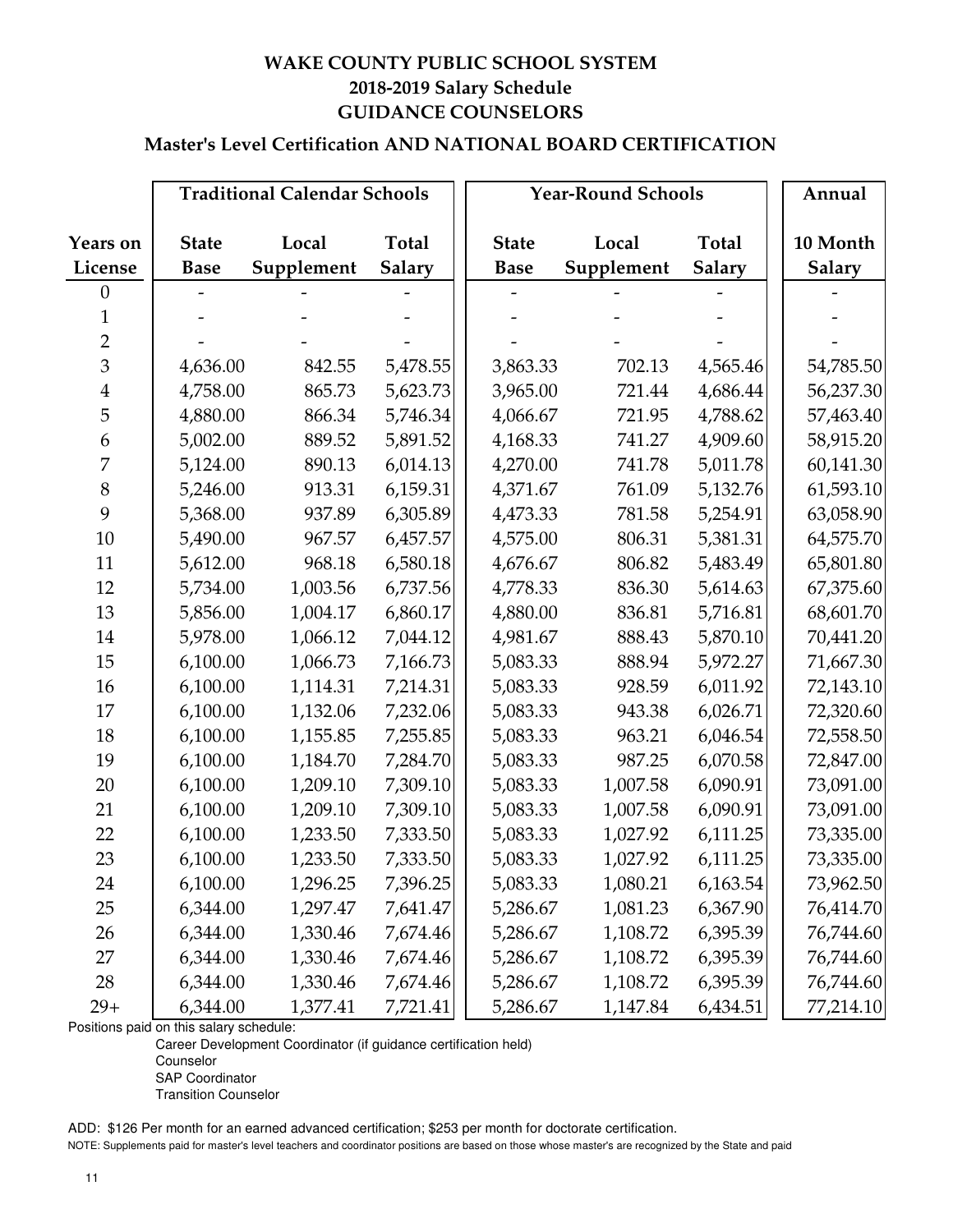#### **WAKE COUNTY PUBLIC SCHOOL SYSTEM 2018-2019 Salary Schedule PSYCHOLOGISTS**

|                  |              | <b>Traditional Calendar Schools</b> |              |              | <b>Year-Round Schools</b> | Annual   |               |               |
|------------------|--------------|-------------------------------------|--------------|--------------|---------------------------|----------|---------------|---------------|
|                  |              |                                     |              |              | (11 Month Contract)       |          |               |               |
| <b>Years on</b>  | <b>State</b> | Local                               | <b>Total</b> | <b>State</b> | Local                     | Total    | 11 Month      | 12 Month      |
| License          | <b>Base</b>  | Supplement                          | Salary       | <b>Base</b>  | Supplement                | Salary   | <b>Salary</b> | <b>Salary</b> |
| $\boldsymbol{0}$ | 4,400.00     | 885.67                              | 5,285.67     | 4,033.33     | 811.86                    | 4,845.19 | 58,142.37     | 63,428.04     |
| 1                | 4,510.00     | 886.22                              | 5,396.22     | 4,134.17     | 812.37                    | 4,946.54 | 59,358.42     | 64,754.64     |
| $\overline{2}$   | 4,620.00     | 886.77                              | 5,506.77     | 4,235.00     | 812.87                    | 5,047.87 | 60,574.47     | 66,081.24     |
| 3                | 4,730.00     | 909.87                              | 5,639.87     | 4,335.83     | 834.05                    | 5,169.88 | 62,038.57     | 67,678.44     |
| $\overline{4}$   | 4,840.00     | 910.42                              | 5,750.42     | 4,436.67     | 834.55                    | 5,271.22 | 63,254.62     | 69,005.04     |
| 5                | 4,950.00     | 939.26                              | 5,889.26     | 4,537.50     | 860.99                    | 5,398.49 | 64,781.86     | 70,671.12     |
| 6                | 5,060.00     | 939.81                              | 5,999.81     | 4,638.33     | 861.49                    | 5,499.82 | 65,997.91     | 71,997.72     |
| 7                | 5,170.00     | 974.18                              | 6,144.18     | 4,739.17     | 893.00                    | 5,632.17 | 67,585.98     | 73,730.16     |
| 8                | 5,280.00     | 974.73                              | 6,254.73     | 4,840.00     | 893.50                    | 5,733.50 | 68,802.03     | 75,056.76     |
| 9                | 5,390.00     | 1,033.06                            | 6,423.06     | 4,940.83     | 946.97                    | 5,887.80 | 70,653.66     | 77,076.72     |
| 10               | 5,500.00     | 1,033.61                            | 6,533.61     | 5,041.67     | 947.48                    | 5,989.15 | 71,869.71     | 78,403.32     |
| 11               | 5,500.00     | 1,079.81                            | 6,579.81     | 5,041.67     | 989.83                    | 6,031.50 | 72,377.91     | 78,957.72     |
| 12               | 5,500.00     | 1,097.03                            | 6,597.03     | 5,041.67     | 1,005.61                  | 6,047.28 | 72,567.33     | 79,164.36     |
| 13               | 5,500.00     | 1,120.13                            | 6,620.13     | 5,041.67     | 1,026.79                  | 6,068.46 | 72,821.43     | 79,441.56     |
| 14               | 5,500.00     | 1,146.15                            | 6,646.15     | 5,041.67     | 1,050.64                  | 6,092.31 | 73,107.65     | 79,753.80     |
| 15               | 5,500.00     | 1,169.80                            | 6,669.80     | 5,041.67     | 1,072.32                  | 6,113.99 | 73,367.80     | 80,037.60     |
| 16               | 5,500.00     | 1,169.80                            | 6,669.80     | 5,041.67     | 1,072.32                  | 6,113.99 | 73,367.80     | 80,037.60     |
| 17               | 5,500.00     | 1,193.45                            | 6,693.45     | 5,041.67     | 1,094.00                  | 6,135.67 | 73,627.95     | 80,321.40     |
| 18               | 5,500.00     | 1,193.45                            | 6,693.45     | 5,041.67     | 1,094.00                  | 6,135.67 | 73,627.95     | 80,321.40     |
| 19               | 5,500.00     | 1,237.50                            | 6,737.50     | 5,041.67     | 1,134.38                  | 6,176.05 | 74,112.50     | 80,850.00     |
| 20               | 5,720.00     | 1,238.60                            | 6,958.60     | 5,243.33     | 1,135.38                  | 6,378.71 | 76,544.60     | 83,503.20     |
| 21               | 5,720.00     | 1,270.06                            | 6,990.06     | 5,243.33     | 1,164.22                  | 6,407.55 | 76,890.66     | 83,880.72     |
| 22               | 5,720.00     | 1,270.06                            | 6,990.06     | 5,243.33     | 1,164.22                  | 6,407.55 | 76,890.66     | 83,880.72     |
| 23               | 5,720.00     | 1,270.06                            | 6,990.06     | 5,243.33     | 1,164.22                  | 6,407.55 | 76,890.66     | 83,880.72     |
| 24               | 5,720.00     | 1,312.38                            | 7,032.38     | 5,243.33     | 1,203.02                  | 6,446.35 | 77,356.18     | 84,388.56     |
| 25               | 6,149.00     | 1,314.53                            | 7,463.53     | 5,636.58     | 1,204.99                  | 6,841.57 | 82,098.83     | 89,562.36     |
| 26               | 6,149.00     | 1,410.77                            | 7,559.77     | 5,636.58     | 1,293.21                  | 6,929.79 | 83,157.47     | 90,717.24     |
| 27               | 6,149.00     | 1,410.77                            | 7,559.77     | 5,636.58     | 1,293.21                  | 6,929.79 | 83,157.47     | 90,717.24     |
| 28               | 6,149.00     | 1,410.77                            | 7,559.77     | 5,636.58     | 1,293.21                  | 6,929.79 | 83,157.47     | 90,717.24     |
| $29+$            | 6,149.00     | 1,456.26                            | 7,605.26     | 5,636.58     | 1,334.91                  | 6,971.49 | 83,657.86     | 91,263.12     |

# **Full (6-year) Certification**

Positions paid on this salary schedule:

Lead Psychologist (Central Services - paid 1 supplement rate higher)

ADD: \$126 Per month for an earned advanced certification; \$253 per month for doctorate certification.

Note: Year-Round Schools Salary Schedule assumes 11 months of employment

Psychologist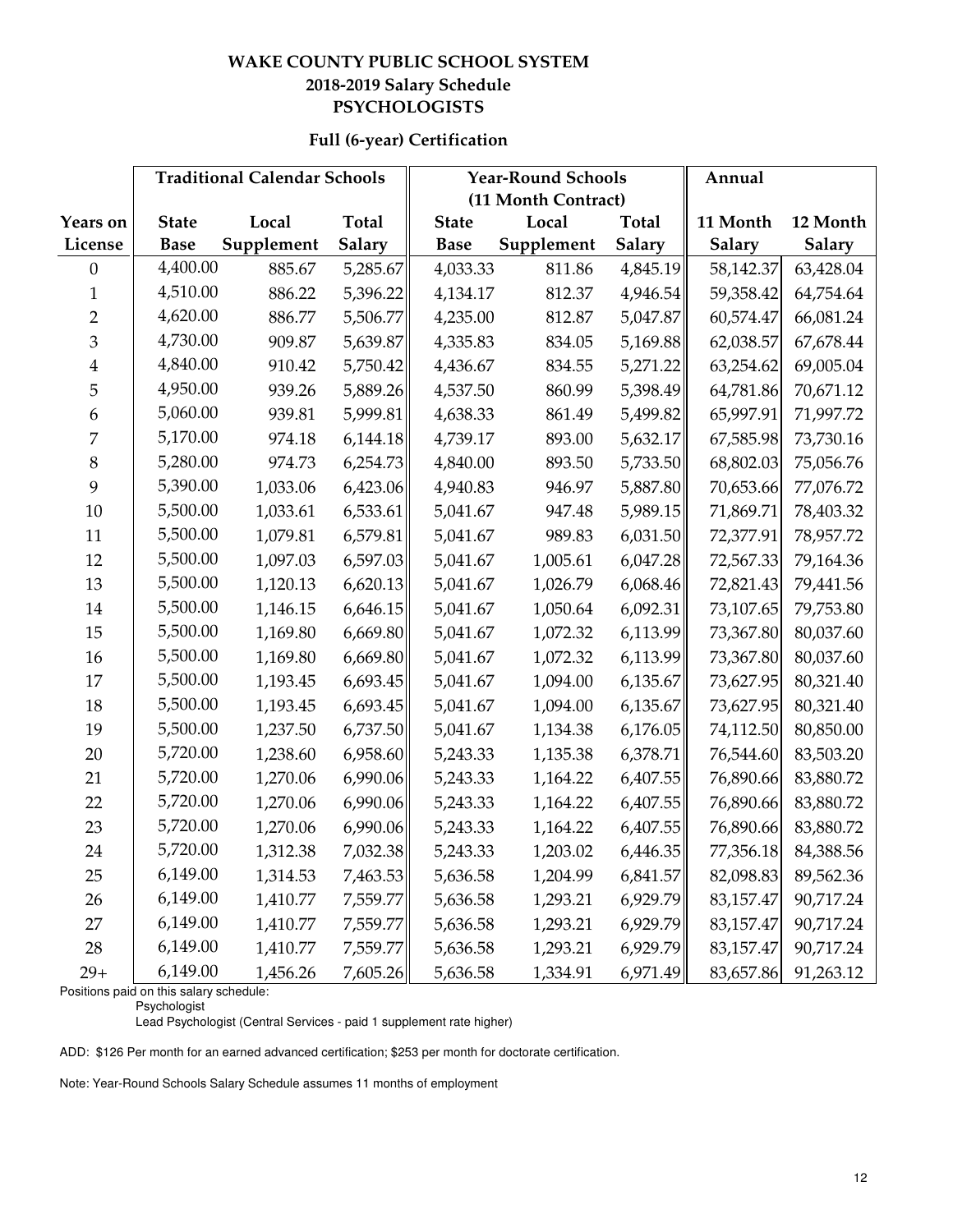# **WAKE COUNTY PUBLIC SCHOOL SYSTEM 2018-2019 Salary Schedule SPEECH LANGUAGE PATHOLOGISTS AND AUDIOLOGISTS**

#### **Certified at the master's level in speech or audiology**

|                         |              | <b>Traditional School Calendar</b> |               | <b>Year-Round Schools</b> | Annual     |               |           |
|-------------------------|--------------|------------------------------------|---------------|---------------------------|------------|---------------|-----------|
|                         |              |                                    |               |                           |            |               |           |
| Years on                | <b>State</b> | Local                              | <b>Total</b>  | <b>State</b>              | Local      | <b>Total</b>  | 10 Month  |
| License                 | <b>Base</b>  | Supplement                         | <b>Salary</b> | <b>Base</b>               | Supplement | <b>Salary</b> | Salary    |
| $\theta$                | 4,400.00     | 759.28                             | 5,159.28      | 3,666.67                  | 632.73     | 4,299.40      | 51,592.80 |
| $\mathbf{1}$            | 4,510.00     | 759.83                             | 5,269.83      | 3,758.33                  | 633.19     | 4,391.52      | 52,698.30 |
| $\overline{2}$          | 4,620.00     | 760.38                             | 5,380.38      | 3,850.00                  | 633.65     | 4,483.65      | 53,803.80 |
| 3                       | 4,730.00     | 780.18                             | 5,510.18      | 3,941.67                  | 650.15     | 4,591.82      | 55,101.80 |
| $\overline{\mathbf{4}}$ | 4,840.00     | 780.73                             | 5,620.73      | 4,033.33                  | 650.61     | 4,683.94      | 56,207.30 |
| 5                       | 4,950.00     | 805.43                             | 5,755.43      | 4,125.00                  | 671.19     | 4,796.19      | 57,554.30 |
| 6                       | 5,060.00     | 805.98                             | 5,865.98      | 4,216.67                  | 671.65     | 4,888.32      | 58,659.80 |
| 7                       | 5,170.00     | 835.40                             | 6,005.40      | 4,308.33                  | 696.17     | 5,004.50      | 60,054.00 |
| $8\,$                   | 5,280.00     | 835.95                             | 6,115.95      | 4,400.00                  | 696.63     | 5,096.63      | 61,159.50 |
| 9                       | 5,390.00     | 889.33                             | 6,279.33      | 4,491.67                  | 741.11     | 5,232.78      | 62,793.30 |
| 10                      | 5,500.00     | 889.88                             | 6,389.88      | 4,583.33                  | 741.57     | 5,324.90      | 63,898.80 |
| 11                      | 5,500.00     | 929.48                             | 6,429.48      | 4,583.33                  | 774.57     | 5,357.90      | 64,294.80 |
| 12                      | 5,500.00     | 944.24                             | 6,444.24      | 4,583.33                  | 786.87     | 5,370.20      | 64,442.40 |
| 13                      | 5,500.00     | 964.04                             | 6,464.04      | 4,583.33                  | 803.37     | 5,386.70      | 64,640.40 |
| 14                      | 5,500.00     | 990.06                             | 6,490.06      | 4,583.33                  | 825.05     | 5,408.38      | 64,900.60 |
| 15                      | 5,500.00     | 1,010.41                           | 6,510.41      | 4,583.33                  | 842.01     | 5,425.34      | 65,104.10 |
| 16                      | 5,500.00     | 1,010.41                           | 6,510.41      | 4,583.33                  | 842.01     | 5,425.34      | 65,104.10 |
| 17                      | 5,500.00     | 1,030.76                           | 6,530.76      | 4,583.33                  | 858.97     | 5,442.30      | 65,307.60 |
| 18                      | 5,500.00     | 1,030.76                           | 6,530.76      | 4,583.33                  | 858.97     | 5,442.30      | 65,307.60 |
| 19                      | 5,500.00     | 1,072.50                           | 6,572.50      | 4,583.33                  | 893.75     | 5,477.08      | 65,725.00 |
| 20                      | 5,720.00     | 1,073.60                           | 6,793.60      | 4,766.67                  | 894.67     | 5,661.34      | 67,936.00 |
| 21                      | 5,720.00     | 1,100.77                           | 6,820.77      | 4,766.67                  | 917.31     | 5,683.98      | 68,207.70 |
| 22                      | 5,720.00     | 1,100.77                           | 6,820.77      | 4,766.67                  | 917.31     | 5,683.98      | 68,207.70 |
| 23                      | 5,720.00     | 1,100.77                           | 6,820.77      | 4,766.67                  | 917.31     | 5,683.98      | 68,207.70 |
| 24                      | 5,720.00     | 1,143.09                           | 6,863.09      | 4,766.67                  | 952.58     | 5,719.25      | 68,630.90 |
| 25                      | 6,149.00     | 1,145.24                           | 7,294.24      | 5,124.17                  | 954.37     | 6,078.54      | 72,942.40 |
| 26                      | 6,149.00     | 1,228.79                           | 7,377.79      | 5,124.17                  | 1,023.99   | 6,148.16      | 73,777.90 |
| 27                      | 6,149.00     | 1,228.79                           | 7,377.79      | 5,124.17                  | 1,023.99   | 6,148.16      | 73,777.90 |
| 28                      | 6,149.00     | 1,228.79                           | 7,377.79      | 5,124.17                  | 1,023.99   | 6,148.16      | 73,777.90 |
| $29+$                   | 6,149.00     | 1,274.28                           | 7,423.28      | 5,124.17                  | 1,061.90   | 6,186.07      | 74,232.80 |

Positions paid on this salary schedule:

Assistive Technology Specialist (with speech language pathologist certification)

Audiologist

Lead Assistive Technology Specialist

Lead Audiologist (Central Services - paid 1 supplement rate higher)

Lead Speech Pathologist (Central Services - paid 1 supplement rate higher)

Speech Pathologist

ADD: \$126 Per month for an earned advanced certification; \$253 per month for doctorate certification.

Note: Audiologists certified below the master's level in their area are paid on the teacher salary schedule 13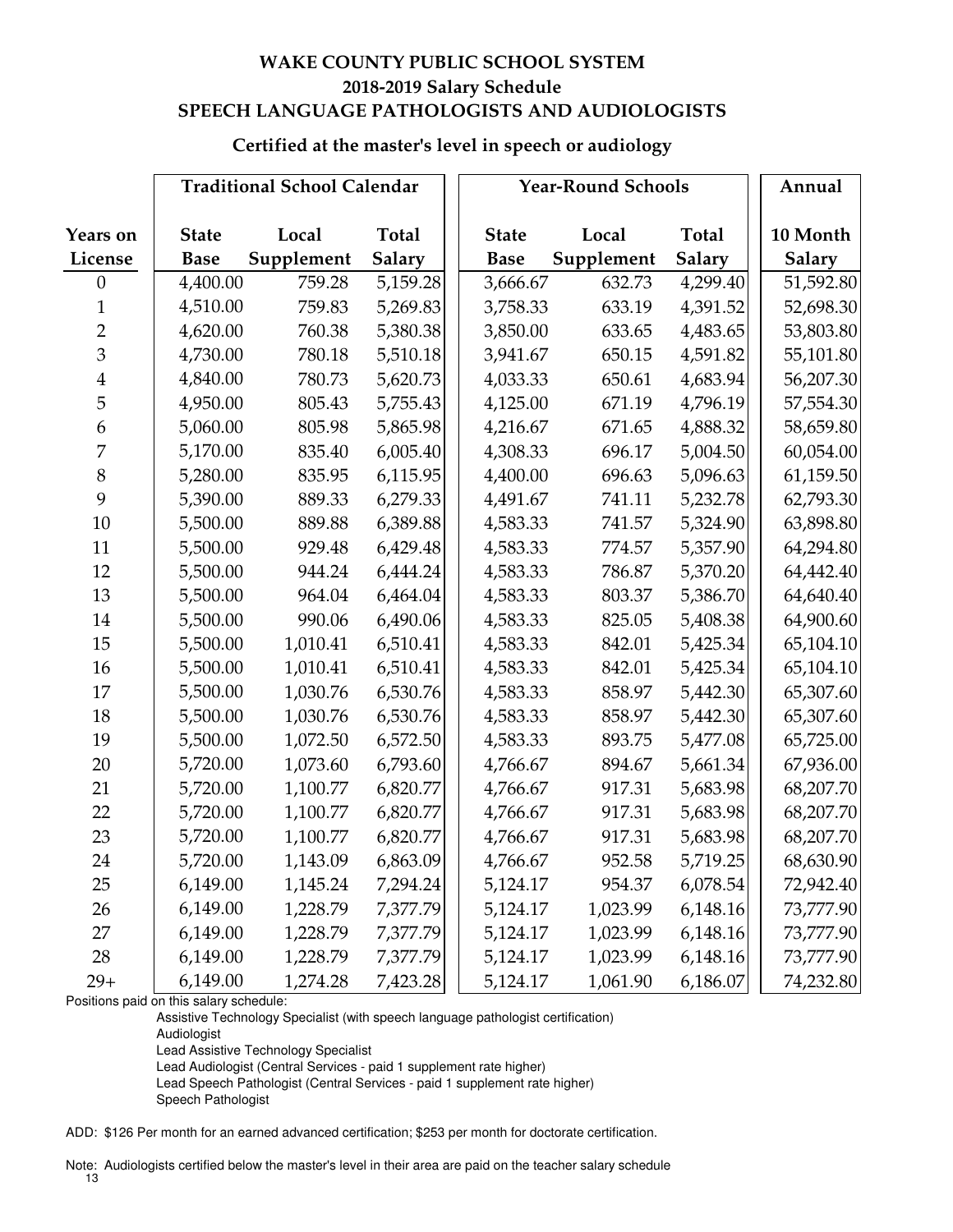# **WAKE COUNTY PUBLIC SCHOOL SYSTEM 2018 - 2019 Salary Schedule OCCUPATIONAL THERAPISTS AND PHYSICAL THERAPISTS**

|                         |         | <b>Monthly Salaries</b> |          | <b>Annual Salaries</b> |           |           |           |  |  |
|-------------------------|---------|-------------------------|----------|------------------------|-----------|-----------|-----------|--|--|
|                         |         |                         |          |                        |           |           |           |  |  |
| <b>Years of</b>         |         | <b>Year Round</b>       |          |                        |           |           |           |  |  |
| Experience*             | Monthly | 10 Month                | 11 Month |                        | 10 Months | 11 Months | 12 Months |  |  |
| $\boldsymbol{0}$        | 5159.28 | 4,299.40                | 4,729.34 |                        | 51,592.80 | 56,752.08 | 61,911.36 |  |  |
| $\mathbf{1}$            | 5269.83 | 4,391.53                | 4,830.68 |                        | 52,698.30 | 57,968.13 | 63,237.96 |  |  |
| $\overline{2}$          | 5380.38 | 4,483.65                | 4,932.02 |                        | 53,803.80 | 59,184.18 | 64,564.56 |  |  |
| 3                       | 5510.18 | 4,591.82                | 5,051.00 |                        | 55,101.80 | 60,611.98 | 66,122.16 |  |  |
| $\overline{\mathbf{4}}$ | 5620.73 | 4,683.95                | 5,152.34 |                        | 56,207.30 | 61,828.03 | 67,448.76 |  |  |
| 5                       | 5755.43 | 4,796.20                | 5,275.82 |                        | 57,554.30 | 63,309.73 | 69,065.16 |  |  |
| 6                       | 5865.98 | 4,888.32                | 5,377.15 |                        | 58,659.80 | 64,525.78 | 70,391.76 |  |  |
| $\overline{7}$          | 6005.40 | 5,004.50                | 5,504.95 |                        | 60,054.00 | 66,059.40 | 72,064.80 |  |  |
| 8                       | 6115.95 | 5,096.63                | 5,606.29 |                        | 61,159.50 | 67,275.45 | 73,391.40 |  |  |
| 9                       | 6279.33 | 5,232.78                | 5,756.06 |                        | 62,793.30 | 69,072.63 | 75,351.96 |  |  |
| 10                      | 6294.03 | 5,245.03                | 5,769.53 |                        | 62,940.30 | 69,234.33 | 75,528.36 |  |  |
| 11                      | 6333.04 | 5,277.54                | 5,805.29 |                        | 63,330.40 | 69,663.44 | 75,996.48 |  |  |
| 12                      | 6347.58 | 5,289.65                | 5,818.62 |                        | 63,475.80 | 69,823.38 | 76,170.96 |  |  |
| 13                      | 6367.08 | 5,305.90                | 5,836.49 |                        | 63,670.80 | 70,037.88 | 76,404.96 |  |  |
| 14                      | 6392.71 | 5,327.26                | 5,859.99 |                        | 63,927.10 | 70,319.81 | 76,712.52 |  |  |
| 15                      | 6392.71 | 5,327.26                | 5,859.99 |                        | 63,927.10 | 70,319.81 | 76,712.52 |  |  |
| 16                      | 6392.71 | 5,327.26                | 5,859.99 |                        | 63,927.10 | 70,319.81 | 76,712.52 |  |  |
| 17                      | 6392.71 | 5,327.26                | 5,859.99 |                        | 63,927.10 | 70,319.81 | 76,712.52 |  |  |
| 18                      | 6392.71 | 5,327.26                | 5,859.99 |                        | 63,927.10 | 70,319.81 | 76,712.52 |  |  |
| 19                      | 6424.62 | 5,353.85                | 5,889.24 |                        | 64,246.20 | 70,670.82 | 77,095.44 |  |  |
| 20                      | 6572.81 | 5,477.35                | 6,025.08 |                        | 65,728.10 | 72,300.91 | 78,873.72 |  |  |
| 21                      | 6599.09 | 5,499.25                | 6,049.17 |                        | 65,990.90 | 72,589.99 | 79,189.08 |  |  |
| 22                      | 6599.09 | 5,499.25                | 6,049.17 |                        | 65,990.90 | 72,589.99 | 79,189.08 |  |  |
| 23                      | 6599.09 | 5,499.25                | 6,049.17 |                        | 65,990.90 | 72,589.99 | 79,189.08 |  |  |
| 24                      | 6640.04 | 5,533.37                | 6,086.71 |                        | 66,400.40 | 73,040.44 | 79,680.48 |  |  |
| 25                      | 6966.00 | 5,805.00                | 6,385.50 |                        | 69,660.00 | 76,626.00 | 83,592.00 |  |  |
| 26                      | 7045.79 | 5,871.50                | 6,458.65 |                        | 70,457.90 | 77,503.69 | 84,549.48 |  |  |
| 27                      | 7045.79 | 5,871.50                | 6,458.65 |                        | 70,457.90 | 77,503.69 | 84,549.48 |  |  |
| $28+$                   | 7045.79 | 5,871.50                | 6,458.65 |                        | 70,457.90 | 77,503.69 | 84,549.48 |  |  |

\*Salary placement is based on documented years of professional experience credited by WCPS

Positions paid on this salary schedule:

Lead Occupational Therapist Lead Physical Therapist Occupational Therapist Physical Therapist

ADD: \$253 per month for doctorate degree.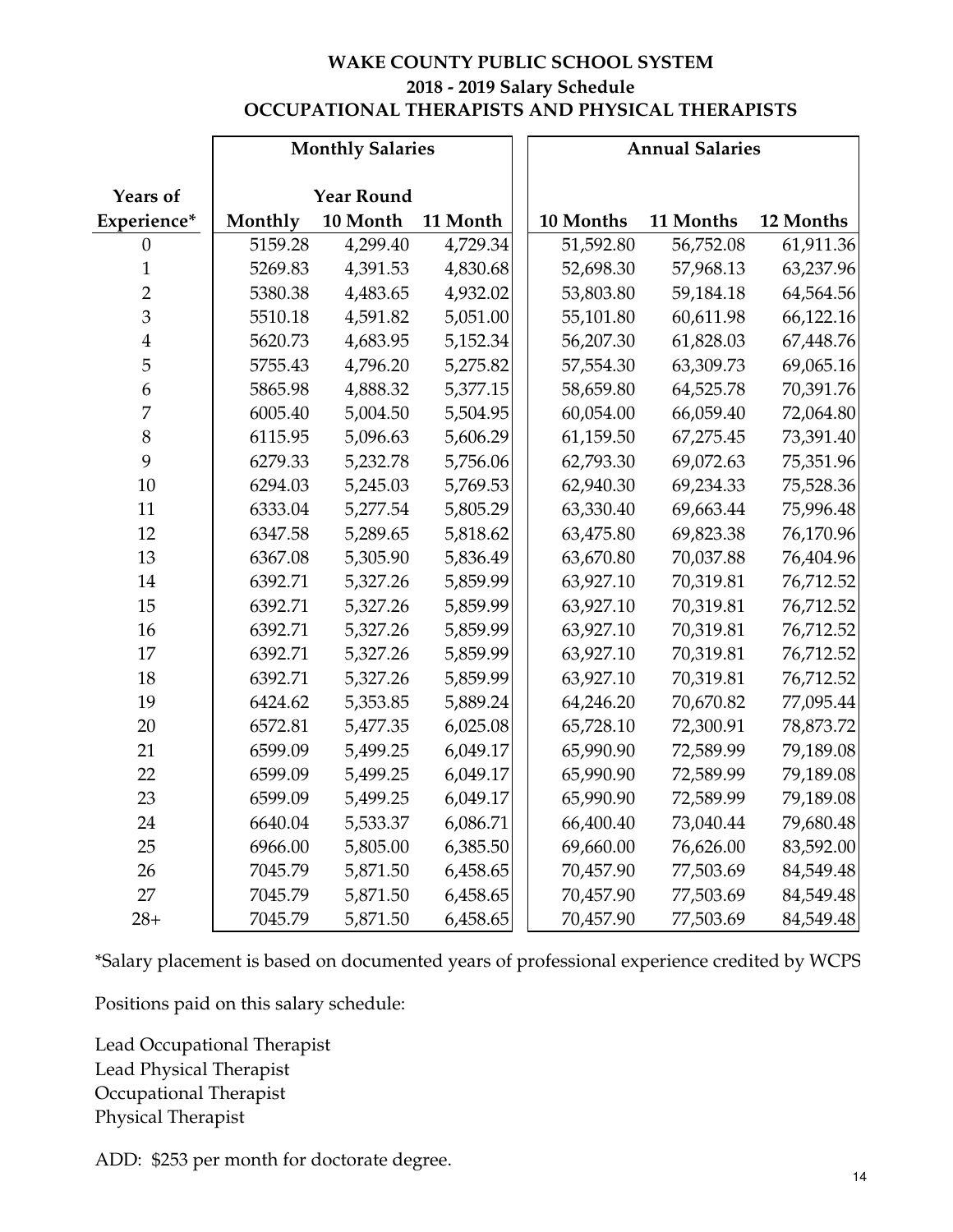#### **Daily Rates for Traditional, Modified and Year-Round Calendar Schools**

|                                |                  | <b>Bachelor's/Non-NBPTS</b> |                  |                          | Bachelor's/NBPTS  |                          |                  | Master's/Non-NBPTS |                  | Master's/NBPTS |                |                          |  |
|--------------------------------|------------------|-----------------------------|------------------|--------------------------|-------------------|--------------------------|------------------|--------------------|------------------|----------------|----------------|--------------------------|--|
|                                |                  |                             |                  |                          |                   |                          |                  |                    |                  |                |                |                          |  |
| Years on                       | <b>State</b>     | Local                       | <b>Total</b>     | <b>State</b>             | Local             | <b>Total</b>             | <b>State</b>     | Local              | <b>Total</b>     | <b>State</b>   | Local          | Total                    |  |
| License                        | <b>Base</b>      | Supplement Salary           |                  | <b>Base</b>              | Supplement Salary |                          | <b>Base</b>      | Supplement         | Salary           | <b>Base</b>    | Supplement     | <b>Salary</b>            |  |
| $\Omega$                       | 162.79           | 28.90                       | 191.69           | $\blacksquare$           |                   |                          | 179.07           | 32.68              | 211.75           |                |                |                          |  |
| $\mathbf{1}$<br>$\overline{2}$ | 167.44<br>172.09 | 28.92<br>29.74              | 196.36<br>201.83 | $\overline{\phantom{a}}$ |                   | $\overline{\phantom{a}}$ | 184.19<br>189.30 | 32.71<br>33.64     | 216.90<br>222.94 |                |                | $\overline{\phantom{a}}$ |  |
| 3                              |                  |                             | 206.75           | 197.95                   | 34.09             | 232.04                   | 194.42           |                    | 228.36           | 215.63         |                | 253.79                   |  |
| $\overline{\mathbf{4}}$        | 176.74<br>181.40 | 30.01<br>31.27              | 212.67           | 203.16                   | 35.02             | 238.18                   | 199.53           | 33.94<br>35.35     | 234.88           | 221.30         | 38.16<br>39.21 | 260.51                   |  |
| 5                              | 186.05           | 31.29                       | 217.34           | 208.37                   | 35.05             | 243.42                   | 204.65           | 35.37              | 240.02           | 226.98         | 39.24          | 266.22                   |  |
|                                | 190.70           |                             |                  |                          |                   | 249.57                   | 209.77           |                    | 246.09           | 232.65         |                |                          |  |
| 6                              |                  | 32.13                       | 222.83           | 213.58                   | 35.99             |                          |                  | 36.32              |                  |                | 40.29          | 272.94                   |  |
| 7                              | 195.35           | 32.15                       | 227.50           | 218.79                   | 36.01             | 254.80                   | 214.88           | 36.35              | 251.23           | 238.33         | 40.31          | 278.64                   |  |
| 8                              | 200.00           | 32.99                       | 232.99           | 224.00                   | 36.95             | 260.95                   | 220.00           | 37.29              | 257.29           | 244.00         | 41.36          | 285.36                   |  |
| 9                              | 204.65           | 33.47                       | 238.12           | 229.21                   | 37.49             | 266.70                   | 225.12           | 37.82              | 262.94           | 249.67         | 41.95          | 291.62                   |  |
| 10                             | 209.30           | 34.52                       | 243.82           | 234.42                   | 38.67             | 273.09                   | 230.23           | 39.02              | 269.25           | 255.35         | 43.28          | 298.63                   |  |
| 11                             | 213.95           | 34.55                       | 248.50           | 239.63                   | 38.70             | 278.33                   | 235.35           | 39.04              | 274.39           | 261.02         | 43.31          | 304.33                   |  |
| 12                             | 218.60           | 35.81                       | 254.41           | 244.84                   | 40.11             | 284.95                   | 240.47           | 40.47              | 280.94           | 266.70         | 44.89          | 311.59                   |  |
| 13                             | 223.26           | 35.83                       | 259.09           | 250.05                   | 40.14             | 290.19                   | 245.58           | 40.50              | 286.08           | 272.37         | 44.92          | 317.29                   |  |
| 14                             | 227.91           | 38.11                       | 266.02           | 255.26                   | 42.68             | 297.94                   | 250.70           | 43.04              | 293.74           | 278.05         | 47.73          | 325.78                   |  |
| 15                             | 232.56           | 38.13                       | 270.69           | 260.47                   | 42.71             | 303.18                   | 255.81           | 43.06              | 298.87           | 283.72         | 47.76          | 331.48                   |  |
| 16                             | 232.56           | 39.83                       | 272.39           | 260.47                   | 44.61             | 305.08                   | 255.81           | 44.98              | 300.79           | 283.72         | 49.89          | 333.61                   |  |
| 17                             | 232.56           | 40.46                       | 273.02           | 260.47                   | 45.32             | 305.79                   | 255.81           | 45.69              | 301.50           | 283.72         | 50.68          | 334.40                   |  |
| 18                             | 232.56           | 41.31                       | 273.87           | 260.47                   | 46.27             | 306.74                   | 255.81           | 46.65              | 302.46           | 283.72         | 51.75          | 335.47                   |  |
| 19                             | 232.56           | 42.41                       | 274.97           | 260.47                   | 47.51             | 307.98                   | 255.81           | 47.86              | 303.67           | 283.72         | 53.09          | 336.81                   |  |
| 20                             | 232.56           | 43.29                       | 275.85           | 260.47                   | 48.48             | 308.95                   | 255.81           | 48.85              | 304.66           | 283.72         | 54.18          | 337.90                   |  |
| 21                             | 232.56           | 43.29                       | 275.85           | 260.47                   | 48.48             | 308.95                   | 255.81           | 48.85              | 304.66           | 283.72         | 54.18          | 337.90                   |  |
| 22                             | 232.56           | 44.16                       | 276.72           | 260.47                   | 49.46             | 309.93                   | 255.81           | 49.83              | 305.64           | 283.72         | 55.27          | 338.99                   |  |
| 23                             | 232.56           | 44.16                       | 276.72           | 260.47                   | 49.46             | 309.93                   | 255.81           | 49.83              | 305.64           | 283.72         | 55.27          | 338.99                   |  |
| 24                             | 232.56           | 46.51                       | 279.07           | 260.47                   | 52.09             | 312.56                   | 255.81           | 52.44              | 308.25           | 283.72         | 58.16          | 341.88                   |  |
| 25                             | 241.86           | 46.56                       | 288.42           | 270.88                   | 52.15             | 323.03                   | 266.05           | 52.49              | 318.54           | 295.07         | 58.22          | 353.29                   |  |
| 26                             | 241.86           | 48.93                       | 290.79           | 270.88                   | 54.81             | 325.69                   | 266.05           | 55.14              | 321.19           | 295.07         | 61.15          | 356.22                   |  |
| 27                             | 241.86           | 48.93                       | 290.79           | 270.88                   | 54.81             | 325.69                   | 266.05           | 55.14              | 321.19           | 295.07         | 61.15          | 356.22                   |  |
| 28                             | 241.86           | 48.93                       | 290.79           | 270.88                   | 54.81             | 325.69                   | 266.05           | 55.14              | 321.19           | 295.07         | 61.15          | 356.22                   |  |
| 29                             | 241.86           | 54.30                       | 296.16           | 270.88                   | 60.82             | 331.70                   | 266.05           | 61.04              | 327.09           | 295.07         | 67.70          | 362.77                   |  |
| 30                             | 241.86           | 54.30                       | 296.16           | 270.88                   | 60.82             | 331.70                   | 266.05           | 61.04              | 327.09           | 295.07         | 67.70          | 362.77                   |  |
| $31+$                          | 241.86           | 56.69                       | 298.55           | 270.88                   | 63.49             | 334.37                   | 266.05           | 63.67              | 329.72           | 295.07         | 70.62          | 365.69                   |  |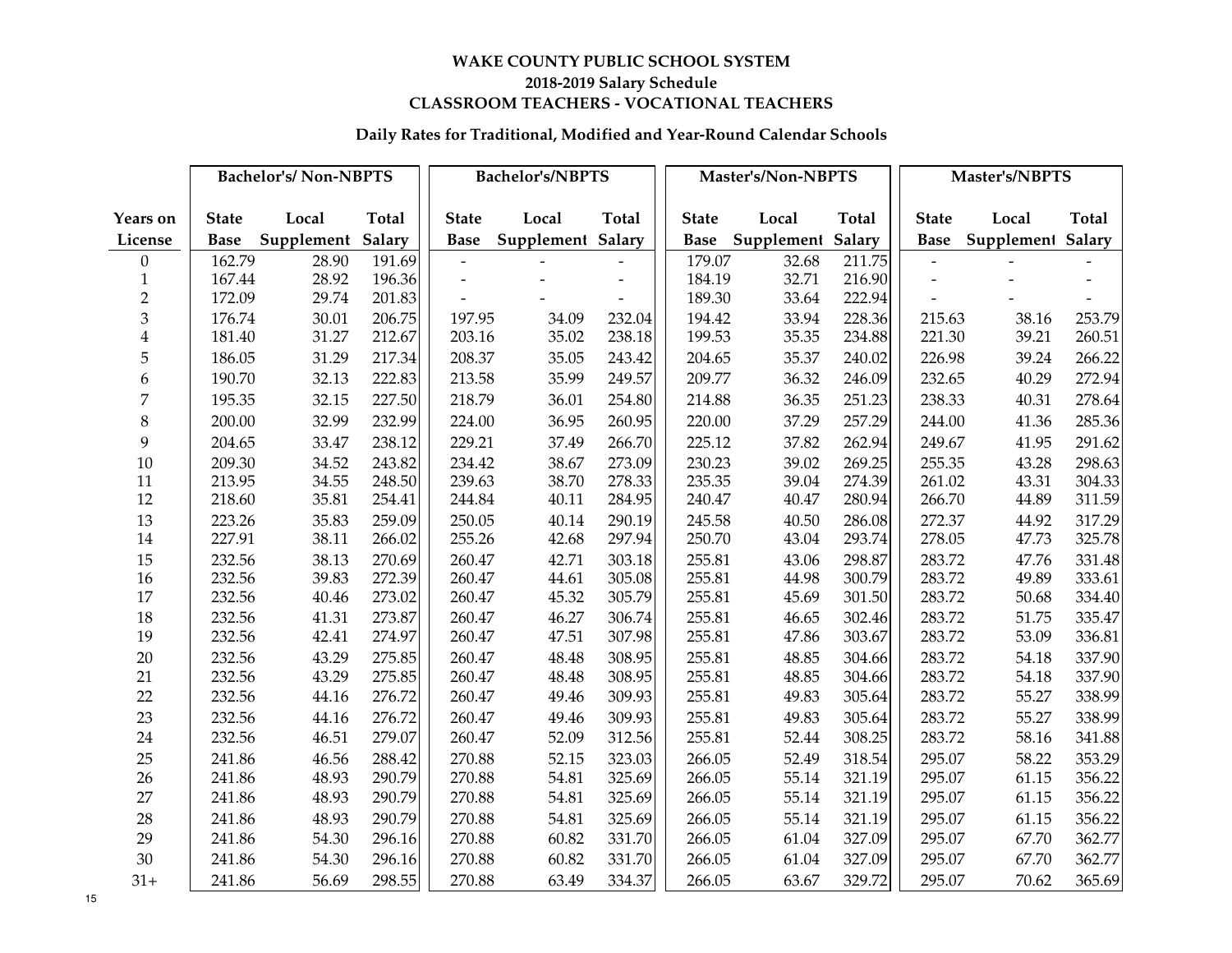#### **Daily Rates for Traditional, Modified and Year-Round Calendar Schools**

|                         |              | <b>Bachelor's/Non-NBPTS</b> |        |                | Bachelor's/NBPTS  |                          |              | Master's/Non-NBPTS            |              | Master's/NBPTS           |                   |        |  |
|-------------------------|--------------|-----------------------------|--------|----------------|-------------------|--------------------------|--------------|-------------------------------|--------------|--------------------------|-------------------|--------|--|
| Years on                | <b>State</b> | Local                       | Total  | <b>State</b>   | Local             | <b>Total</b>             | <b>State</b> | Local                         | <b>Total</b> | <b>State</b>             | Local             | Total  |  |
| License                 | <b>Base</b>  | Supplement Salary           |        | <b>Base</b>    | Supplement Salary |                          |              | <b>Base</b> Supplement Salary |              | <b>Base</b>              | Supplement Salary |        |  |
| $\boldsymbol{0}$        | 162.79       | 30.12                       | 192.91 | $\blacksquare$ |                   |                          | 179.07       | 34.02                         | 213.09       | $\overline{\phantom{a}}$ |                   |        |  |
| $\mathbf{1}$            | 167.44       | 30.14                       | 197.58 | $\blacksquare$ |                   | $\overline{\phantom{a}}$ | 184.19       | 34.05                         | 218.24       |                          |                   |        |  |
| $\overline{2}$          | 172.09       | 31.00                       | 203.09 |                |                   | $\sim$                   | 189.30       | 35.02                         | 224.32       |                          |                   |        |  |
| 3                       | 176.74       | 31.27                       | 208.01 | 197.95         | 35.50             | 233.45                   | 194.42       | 35.33                         | 229.75       | 215.63                   | 39.70             | 255.33 |  |
| $\overline{\mathbf{4}}$ | 181.40       | 32.57                       | 213.97 | 203.16         | 36.48             | 239.64                   | 199.53       | 36.78                         | 236.31       | 221.30                   | 40.80             | 262.10 |  |
| 5                       | 186.05       | 32.59                       | 218.64 | 208.37         | 36.51             | 244.88                   | 204.65       | 36.81                         | 241.46       | 226.98                   | 40.82             | 267.80 |  |
| 6                       | 190.70       | 33.46                       | 224.16 | 213.58         | 37.48             | 251.06                   | 209.77       | 37.79                         | 247.56       | 232.65                   | 41.92             | 274.57 |  |
| 7                       | 195.35       | 33.49                       | 228.84 | 218.79         | 37.51             | 256.30                   | 214.88       | 37.82                         | 252.70       | 238.33                   | 41.94             | 280.27 |  |
| 8                       | 200.00       | 34.36                       | 234.36 | 224.00         | 38.49             | 262.49                   | 220.00       | 38.80                         | 258.80       | 244.00                   | 43.04             | 287.04 |  |
| 9                       | 204.65       | 34.84                       | 239.49 | 229.21         | 39.02             | 268.23                   | 225.12       | 39.33                         | 264.45       | 249.67                   | 43.62             | 293.29 |  |
| 10                      | 209.30       | 35.94                       | 245.24 | 234.42         | 40.25             | 274.67                   | 230.23       | 40.57                         | 270.80       | 255.35                   | 45.00             | 300.35 |  |
| 11                      | 213.95       | 35.96                       | 249.91 | 239.63         | 40.28             | 279.91                   | 235.35       | 40.60                         | 275.95       | 261.02                   | 45.03             | 306.05 |  |
| 12                      | 218.60       | 37.28                       | 255.88 | 244.84         | 41.75             | 286.59                   | 240.47       | 42.08                         | 282.55       | 266.70                   | 46.68             | 313.38 |  |
| 13                      | 223.26       | 37.30                       | 260.56 | 250.05         | 41.78             | 291.83                   | 245.58       | 42.11                         | 287.69       | 272.37                   | 46.71             | 319.08 |  |
| 14                      | 227.91       | 39.63                       | 267.54 | 255.26         | 44.38             | 299.64                   | 250.70       | 44.71                         | 295.41       | 278.05                   | 49.59             | 327.64 |  |
| 15                      | 232.56       | 39.65                       | 272.21 | 260.47         | 44.41             | 304.88                   | 255.81       | 44.73                         | 300.54       | 283.72                   | 49.62             | 333.34 |  |
| 16                      | 232.56       | 41.42                       | 273.98 | 260.47         | 46.39             | 306.86                   | 255.81       | 46.73                         | 302.54       | 283.72                   | 51.83             | 335.55 |  |
| 17                      | 232.56       | 42.08                       | 274.64 | 260.47         | 47.13             | 307.60                   | 255.81       | 47.47                         | 303.28       | 283.72                   | 52.65             | 336.37 |  |
| 18                      | 232.56       | 42.96                       | 275.52 | 260.47         | 48.12             | 308.59                   | 255.81       | 48.47                         | 304.28       | 283.72                   | 53.76             | 337.48 |  |
| 19                      | 232.56       | 44.06                       | 276.62 | 260.47         | 49.35             | 309.82                   | 255.81       | 49.68                         | 305.49       | 283.72                   | 55.10             | 338.82 |  |
| 20                      | 232.56       | 44.97                       | 277.53 | 260.47         | 50.37             | 310.84                   | 255.81       | 50.70                         | 306.51       | 283.72                   | 56.24             | 339.96 |  |
| 21                      | 232.56       | 44.97                       | 277.53 | 260.47         | 50.37             | 310.84                   | 255.81       | 50.70                         | 306.51       | 283.72                   | 56.24             | 339.96 |  |
| 22                      | 232.56       | 45.88                       | 278.44 | 260.47         | 51.39             | 311.86                   | 255.81       | 51.73                         | 307.54       | 283.72                   | 57.37             | 341.09 |  |
| 23                      | 232.56       | 45.88                       | 278.44 | 260.47         | 51.39             | 311.86                   | 255.81       | 51.73                         | 307.54       | 283.72                   | 57.37             | 341.09 |  |
| 24                      | 232.56       | 48.26                       | 280.82 | 260.47         | 54.05             | 314.52                   | 255.81       | 54.36                         | 310.17       | 283.72                   | 60.29             | 344.01 |  |
| 25                      | 241.86       | 48.30                       | 290.16 | 270.88         | 54.10             | 324.98                   | 266.05       | 54.41                         | 320.46       | 295.07                   | 60.35             | 355.42 |  |
| 26                      | 241.86       | 50.72                       | 292.58 | 270.88         | 56.81             | 327.69                   | 266.05       | 57.10                         | 323.15       | 295.07                   | 63.34             | 358.41 |  |
| 27                      | 241.86       | 50.72                       | 292.58 | 270.88         | 56.81             | 327.69                   | 266.05       | 57.10                         | 323.15       | 295.07                   | 63.34             | 358.41 |  |
| 28                      | 241.86       | 50.72                       | 292.58 | 270.88         | 56.81             | 327.69                   | 266.05       | 57.10                         | 323.15       | 295.07                   | 63.34             | 358.41 |  |
| 29                      | 241.86       | 56.09                       | 297.95 | 270.88         | 62.82             | 333.70                   | 266.05       | 63.01                         | 329.06       | 295.07                   | 69.89             | 364.96 |  |
| 30                      | 241.86       | 56.09                       | 297.95 | 270.88         | 62.82             | 333.70                   | 266.05       | 63.01                         | 329.06       | 295.07                   | 69.89             | 364.96 |  |
| $31+$                   | 241.86       | 58.47                       | 300.33 | 270.88         | 65.50             | 336.38                   | 266.05       | 65.63                         | 331.68       | 295.07                   | 72.80             | 367.87 |  |